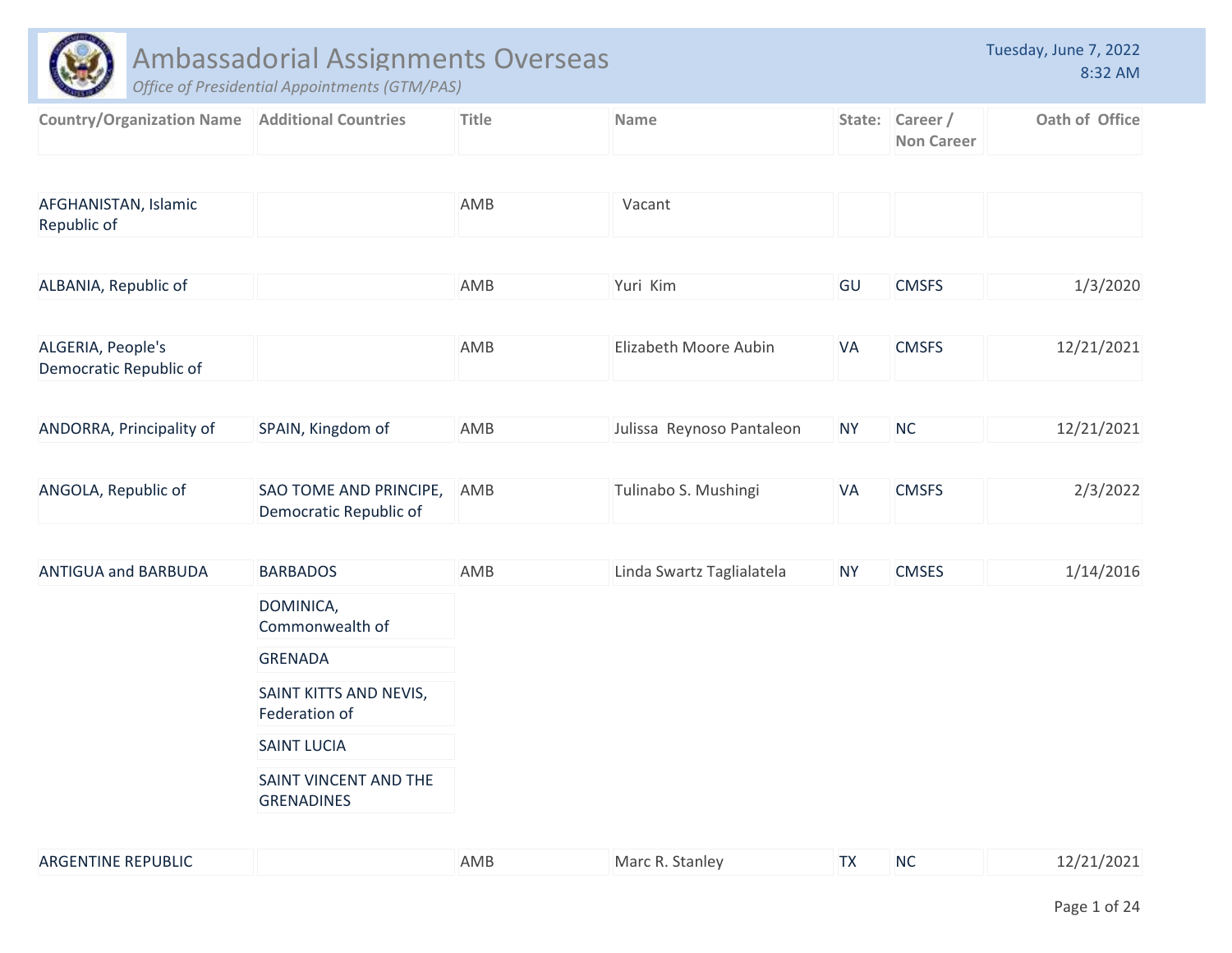| <b>Country/Organization Name   Additional Countries</b> | <b>Title</b> | <b>Name</b> | State: Career /   | Oath of Office |
|---------------------------------------------------------|--------------|-------------|-------------------|----------------|
|                                                         |              |             | <b>Non Career</b> |                |

| ARMENIA, Republic of | AMB | Lynne M. Tracy |  | <b>CMSFS</b> | 1/10/2019 |
|----------------------|-----|----------------|--|--------------|-----------|
|----------------------|-----|----------------|--|--------------|-----------|

| AUSTRALIA, Commonwealth | AMB | Vacant |  |
|-------------------------|-----|--------|--|
| 0t                      |     |        |  |

| AUSTRIA, Republic of | AMB | Victoria Reggie Kennedy | <b>MA</b> | N0 | 11/16/2021 |
|----------------------|-----|-------------------------|-----------|----|------------|
|                      |     |                         |           |    |            |

| AZERBAIJAN, Republic of | AMB | Earle D. Litzenberger | <b>CMSFS</b> | 1/15/2019 |
|-------------------------|-----|-----------------------|--------------|-----------|
|                         |     |                       |              |           |

| <b>BAHAMAS, Commonwealth</b> | AMB | Vacant |  |  |
|------------------------------|-----|--------|--|--|
| of The                       |     |        |  |  |

| BAHRAIN, Kingdom of | AMB | Steven C. Bondy | N. | <b>CMSFS</b> | 12/22/2021 |
|---------------------|-----|-----------------|----|--------------|------------|
|                     |     |                 |    |              |            |

| <b>BANGLADESH, People's</b> | AMB | Peter D. Haas | <b>CMSFS</b> | 12/22/2021 |
|-----------------------------|-----|---------------|--------------|------------|
| Republic of                 |     |               |              |            |

| <b>BARBADOS</b> | ANTIGUA and BARBUDA                        | AMB | Linda Swartz Taglialatela | <b>NY</b> | <b>CMSES</b> | 1/14/2016 |
|-----------------|--------------------------------------------|-----|---------------------------|-----------|--------------|-----------|
|                 | DOMINICA,<br>Commonwealth of               |     |                           |           |              |           |
|                 | <b>GRENADA</b>                             |     |                           |           |              |           |
|                 | SAINT KITTS AND NEVIS,<br>Federation of    |     |                           |           |              |           |
|                 | <b>SAINT LUCIA</b>                         |     |                           |           |              |           |
|                 | SAINT VINCENT AND THE<br><b>GRENADINES</b> |     |                           |           |              |           |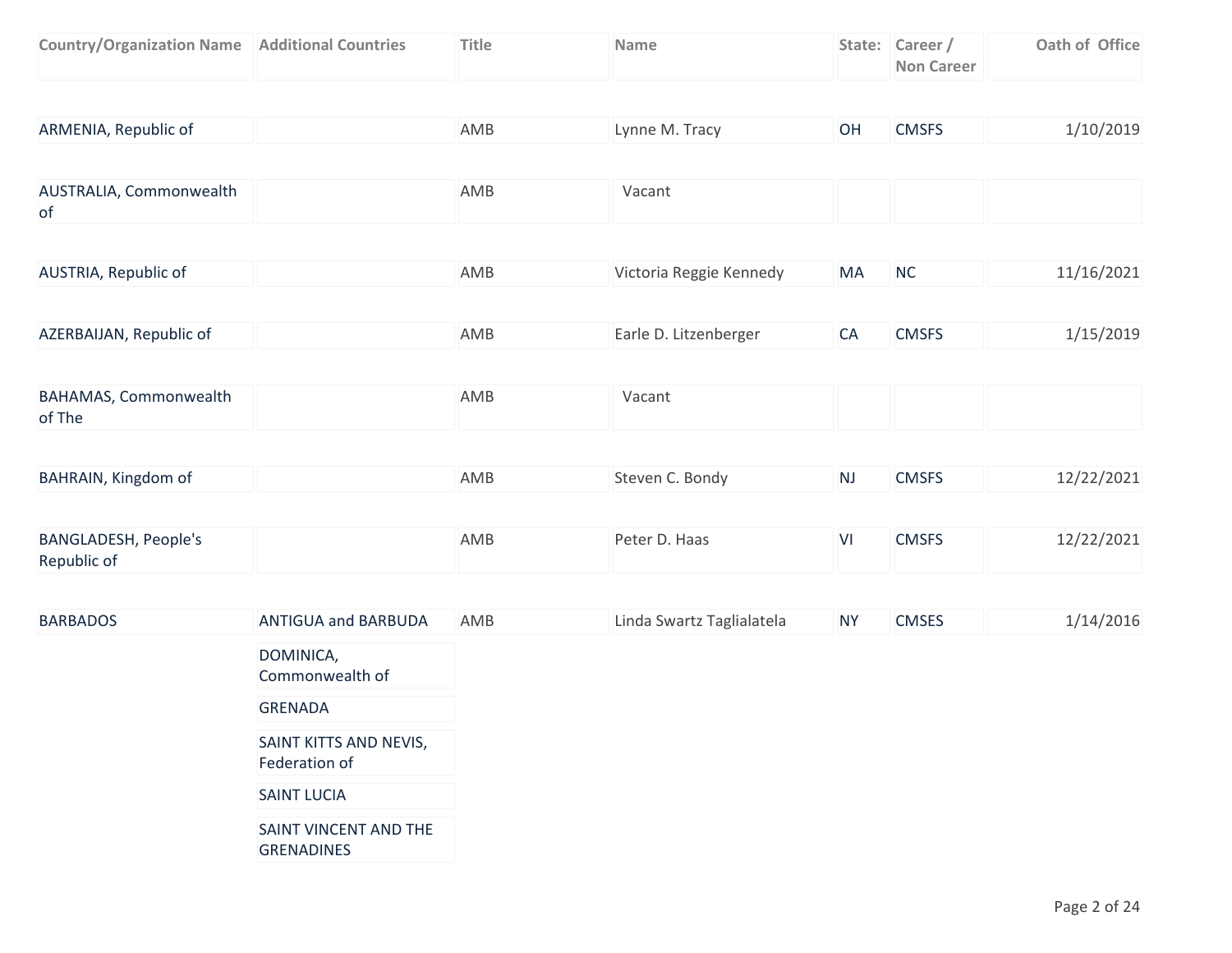| <b>Country/Organization Name   Additional Countries</b> | <b>Title</b> | <b>Name</b> | State: Career /   | Oath of Office |
|---------------------------------------------------------|--------------|-------------|-------------------|----------------|
|                                                         |              |             | <b>Non Career</b> |                |

| BELARUS, Republic of                      | AMB | Vacant              |           |              |            |
|-------------------------------------------|-----|---------------------|-----------|--------------|------------|
|                                           |     |                     |           |              |            |
| BELGIUM, Kingdom of                       | AMB | Michael M. Adler    | FL.       | NC           | 12/21/2021 |
|                                           |     |                     |           |              |            |
| <b>BELIZE</b>                             | AMB | Vacant              |           |              |            |
|                                           |     |                     |           |              |            |
| BENIN, Republic of                        | AMB | Brian Wesley Shukan | VA        | <b>CMSFS</b> | 1/26/2022  |
|                                           |     |                     |           |              |            |
| <b>BOLIVIA, Plurinational State</b><br>of | AMB | Vacant              |           |              |            |
|                                           |     |                     |           |              |            |
| <b>BOSNIA AND HERZEGOVINA</b>             | AMB | Michael J. Murphy   | <b>NY</b> | <b>CMSFS</b> | 12/29/2021 |
|                                           |     |                     |           |              |            |
| BOTSWANA, Republic of                     | AMB | Vacant              |           |              |            |
|                                           |     |                     |           |              |            |
| <b>BRAZIL, Federative Republic</b><br>of  | AMB | Vacant              |           |              |            |
|                                           |     |                     |           |              |            |
| <b>BRUNEI DARUSSALAM</b>                  | AMB | Caryn R. McClelland | CA        | <b>CMSFS</b> | 12/23/2021 |
|                                           |     |                     |           |              |            |
| <b>BULGARIA, Republic of</b>              | AMB | Herro Mustafa       | CA        | <b>CMSFS</b> | 10/1/2019  |
|                                           |     |                     |           |              |            |
| <b>BURKINA FASO</b>                       | AMB | Sandra E. Clark     | <b>MD</b> | <b>CMSFS</b> | 8/13/2020  |
|                                           |     |                     |           |              |            |
| BURMA, Union of                           | AMB | Thomas Laszlo Vajda | VA        | <b>CMSFS</b> | 12/16/2020 |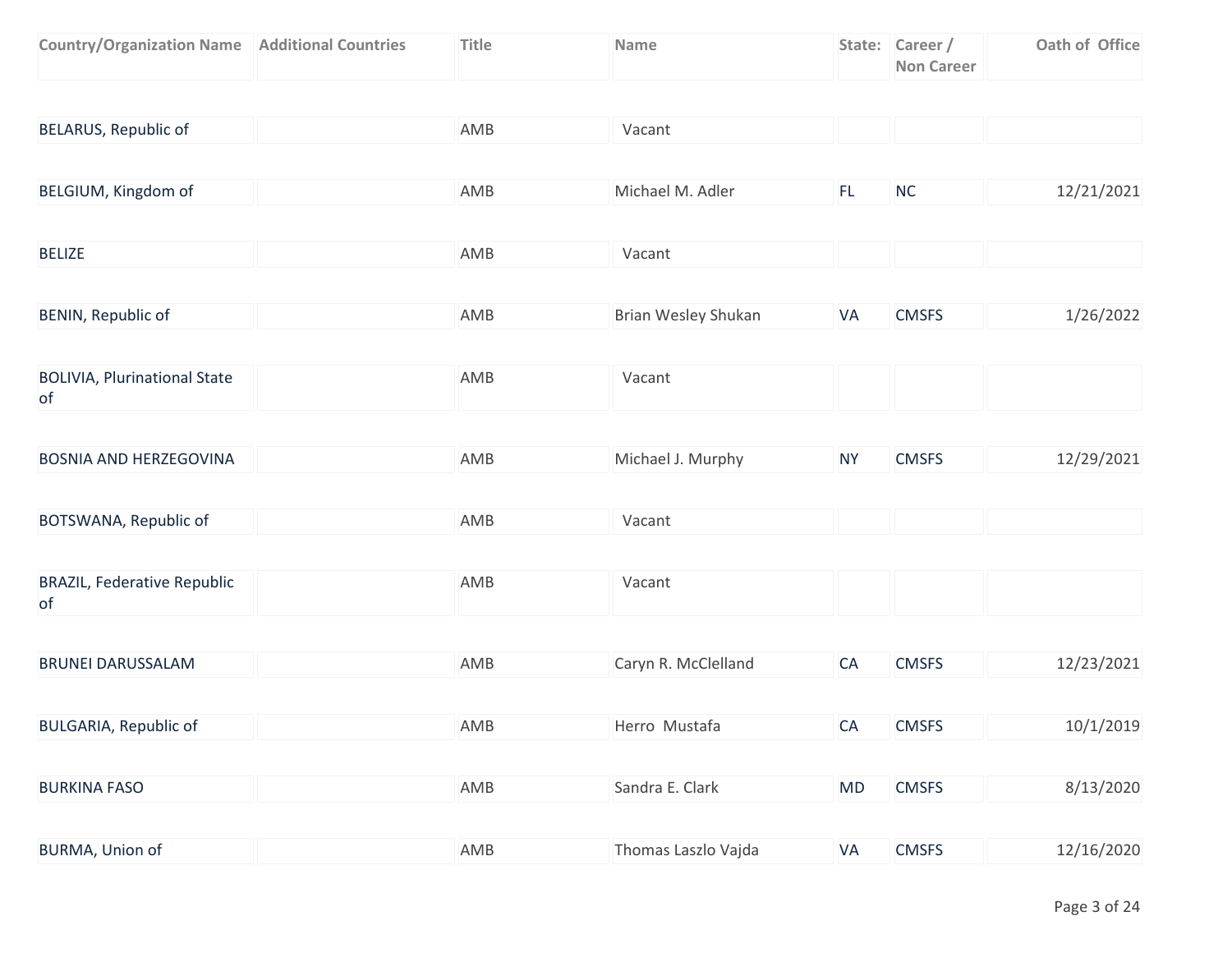| <b>Country/Organization Name   Additional Countries</b> |                             | <b>Title</b> | Name                          |           | State: Career /<br><b>Non Career</b> | Oath of Office |
|---------------------------------------------------------|-----------------------------|--------------|-------------------------------|-----------|--------------------------------------|----------------|
|                                                         |                             |              |                               |           |                                      |                |
| <b>BURUNDI, Republic of</b>                             |                             | AMB          | <b>Melanie Harris Higgins</b> | FL.       | <b>CMSFS</b>                         | 12/10/2020     |
|                                                         |                             |              |                               |           |                                      |                |
| CABO VERDE, Republic of                                 |                             | AMB          | John Jefferson Daigle         | LA        | <b>CMSFS</b>                         | 6/14/2019      |
|                                                         |                             |              |                               |           |                                      |                |
| CAMBODIA, Kingdom of                                    |                             | AMB          | W. Patrick Murphy             | VT        | <b>CMSFS</b>                         | 8/9/2019       |
|                                                         |                             |              |                               |           |                                      |                |
| CAMEROON, Republic of                                   |                             | AMB          | Christopher John Lamora       | RI        | <b>CMSFS</b>                         | 2/11/2022      |
|                                                         |                             |              |                               |           |                                      |                |
| <b>CANADA</b>                                           |                             | AMB          | David L. Cohen                | PA        | NC                                   | 11/5/2021      |
|                                                         |                             |              |                               |           |                                      |                |
| CENTRAL AFRICAN REPUBLIC                                |                             | AMB          | Patricia Mahoney              | VA        | <b>CMSFS</b>                         | 3/23/2022      |
|                                                         |                             |              |                               |           |                                      |                |
| CHAD, Republic of                                       |                             | AMB          | Vacant                        |           |                                      |                |
|                                                         |                             |              |                               |           |                                      |                |
| CHILE, Republic of                                      |                             | AMB          | Vacant                        |           |                                      |                |
|                                                         |                             |              |                               |           |                                      |                |
| CHINA, People's Republic of                             |                             | AMB          | R. Nicholas Burns             | MA        | NC                                   | 12/22/2021     |
|                                                         |                             |              |                               |           |                                      |                |
| COLOMBIA, Republic of                                   |                             | AMB          | Vacant                        |           |                                      |                |
|                                                         |                             |              |                               |           |                                      |                |
| COMOROS, Union of the                                   | MADAGASCAR, Republic of AMB |              | Claire A. Pierangelo          | CA        | <b>CMSFS</b>                         | 5/2/2022       |
|                                                         |                             |              |                               |           |                                      |                |
| CONGO, Republic of the<br>(Brazzaville)                 |                             | AMB          | Eugene S. Young               | <b>NY</b> | <b>CMSFS</b>                         | 12/28/2021     |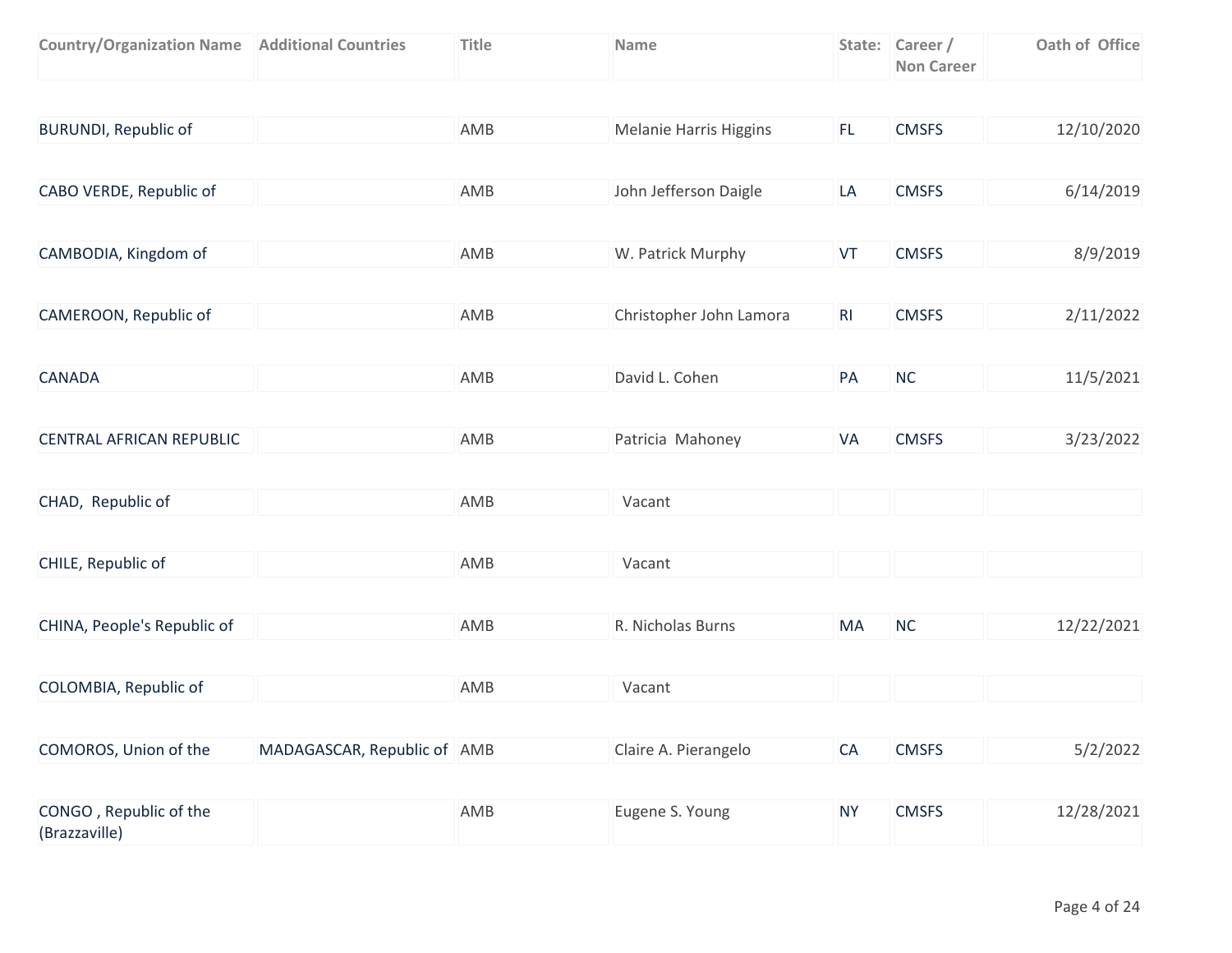| <b>Country/Organization Name   Additional Countries</b> | <b>Title</b> | <b>Name</b>        |    | State: Career /<br><b>Non Career</b> | Oath of Office |
|---------------------------------------------------------|--------------|--------------------|----|--------------------------------------|----------------|
| CONGO, Democratic Republic<br>of the (Kinshasa)         | AMB          | Michael A. Hammer  | MD | <b>CMSFS</b>                         | 9/11/2018      |
| COSTA RICA, Republic of                                 | AMB          | Cynthia Ann Telles | CA | <b>NC</b>                            | 1/30/2022      |
| COTE D'IVOIRE, Republic of                              | AMB          | Richard K. Bell    | PA | <b>CMSFS</b>                         | 9/3/2019       |

| CROATIA, Republic of | AMB | Vacant |  |  |
|----------------------|-----|--------|--|--|
|                      |     |        |  |  |

| CUBA, Republic of | AMB | Vacant |  |
|-------------------|-----|--------|--|
|                   |     |        |  |

| CYPRUS, Republic of | AMB | Judith Gail Garber | <b>CMSFS</b> | 1/10/2019 |
|---------------------|-----|--------------------|--------------|-----------|
|                     |     |                    |              |           |

| <b>CZECH REPUBLIC</b> | AMB<br>the contract of the contract of the contract of the contract of | Vacant |  |  |
|-----------------------|------------------------------------------------------------------------|--------|--|--|
|                       |                                                                        |        |  |  |

| DENMARK, Kingdom of | AMB | Vacant |  |  |
|---------------------|-----|--------|--|--|
|                     |     |        |  |  |

|  | DJIBOUTI, Republic of | AMB | Jonathan Pratt |  | <b>CMSFS</b> | 1/6/2021 |
|--|-----------------------|-----|----------------|--|--------------|----------|
|--|-----------------------|-----|----------------|--|--------------|----------|

| DOMINICA, Commonwealth<br>of | <b>ANTIGUA and BARBUDA</b>              | AMB | Linda Swartz Taglialatela | <b>NY</b> | <b>CMSES</b> | 1/14/2016 |
|------------------------------|-----------------------------------------|-----|---------------------------|-----------|--------------|-----------|
|                              | <b>BARBADOS</b>                         |     |                           |           |              |           |
|                              | <b>GRENADA</b>                          |     |                           |           |              |           |
|                              | SAINT KITTS AND NEVIS,<br>Federation of |     |                           |           |              |           |
|                              | <b>SAINT LUCIA</b>                      |     |                           |           |              |           |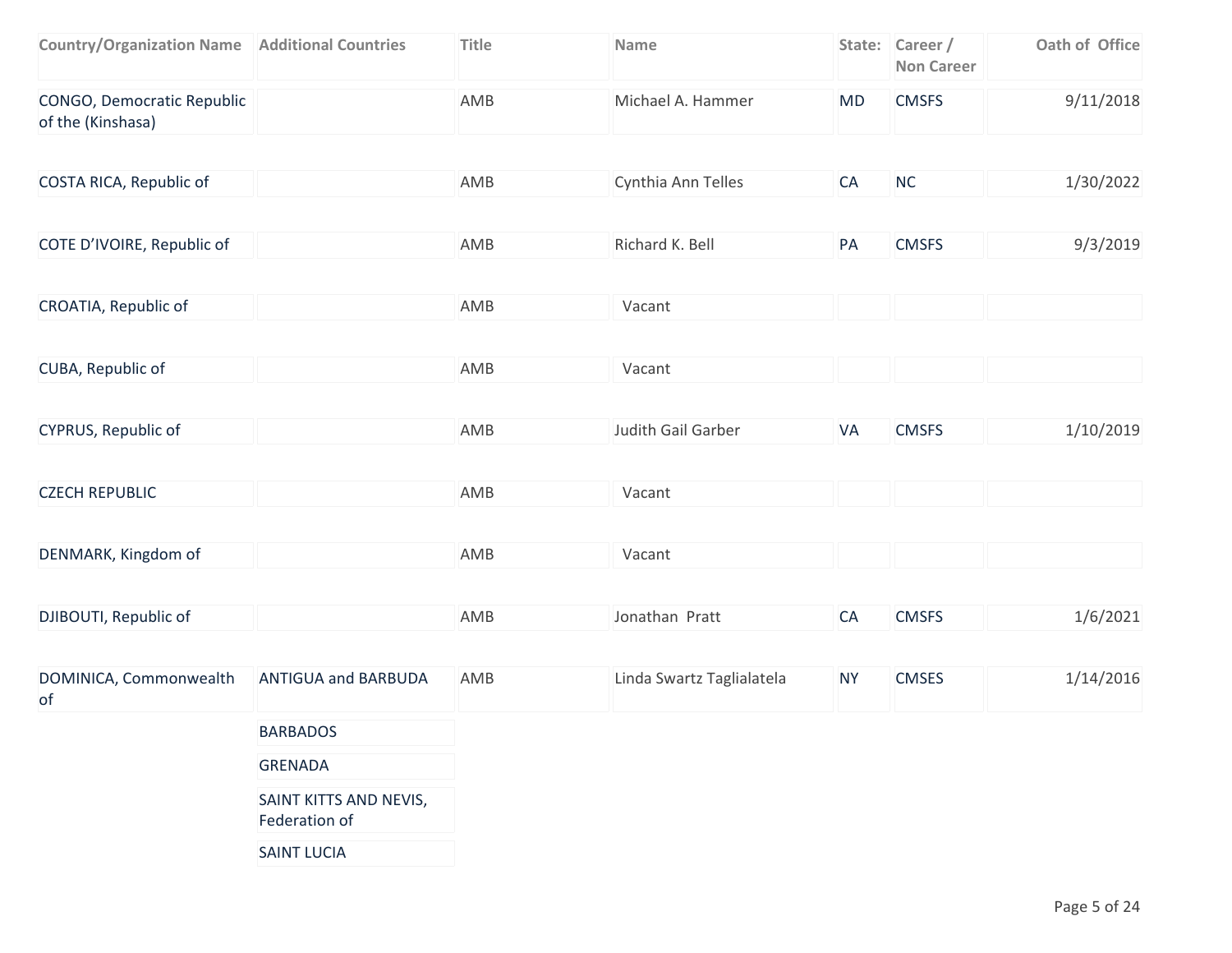| <b>Additional Countries</b>                | <b>Title</b> | Name                      |                  | <b>Non Career</b> | Oath of Office  |
|--------------------------------------------|--------------|---------------------------|------------------|-------------------|-----------------|
| SAINT VINCENT AND THE<br><b>GRENADINES</b> | AMB          | Linda Swartz Taglialatela | <b>NY</b>        | <b>CMSES</b>      | 1/14/2016       |
|                                            |              |                           |                  |                   |                 |
|                                            | AMB          | Vacant                    |                  |                   |                 |
|                                            |              |                           |                  |                   |                 |
|                                            | AMB          | Michael J. Fitzpatrick    | VA               | <b>CMSFS</b>      | 5/30/2019       |
|                                            |              |                           |                  |                   |                 |
|                                            |              |                           |                  |                   |                 |
|                                            |              |                           |                  |                   |                 |
|                                            |              |                           |                  |                   |                 |
|                                            | AMB          | David R Gilmour           | <b>DC</b>        | <b>CMSFS</b>      | 1/10/2022       |
|                                            |              | AMB<br>AMB                | Vacant<br>Vacant |                   | State: Career / |

| ERITREA, State of | AMB | Vacant |  |  |
|-------------------|-----|--------|--|--|
|                   |     |        |  |  |

| <b>ESTONIA, Republic of</b> | AMB | Vacant |  |  |
|-----------------------------|-----|--------|--|--|

| ESWATINI, Kingdom of | AMB | Jeanne Marie Maloney | <b>CMSFS</b> | 12/9/2020 |
|----------------------|-----|----------------------|--------------|-----------|
|                      |     |                      |              |           |

| ETHIOPIA, Federal      | AMB | Vacant |  |
|------------------------|-----|--------|--|
| Democratic Republic of |     |        |  |

| FIJI, Republic of | KIRIBATI, Republic of | AMB | Vacant |  |  |
|-------------------|-----------------------|-----|--------|--|--|
|                   | NAURU, Republic of    |     |        |  |  |
|                   | TONGA, Kingdom of     |     |        |  |  |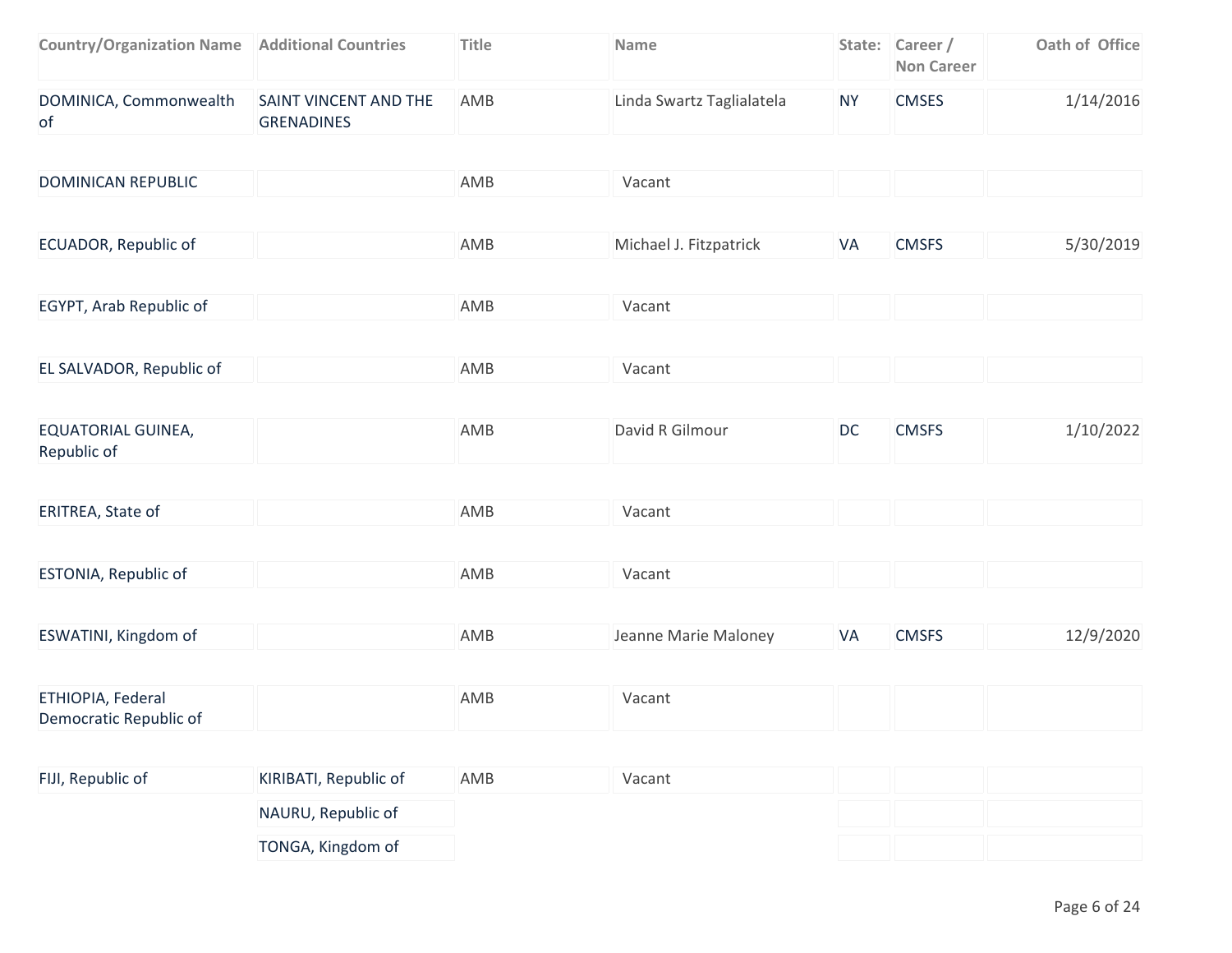| <b>Country/Organization Name   Additional Countries</b> |                            | <b>Title</b> | Name                      |           | State: Career /<br><b>Non Career</b> | Oath of Office |
|---------------------------------------------------------|----------------------------|--------------|---------------------------|-----------|--------------------------------------|----------------|
| FIJI, Republic of                                       | <b>TUVALU</b>              | AMB          | Vacant                    |           |                                      |                |
|                                                         |                            |              |                           |           |                                      |                |
| FINLAND, Republic of                                    |                            | AMB          | Douglas T. Hickey         | $\sf ID$  | NC                                   | 4/6/2022       |
|                                                         |                            |              |                           |           |                                      |                |
| <b>FRENCH REPUBLIC</b>                                  | MONACO, Principality of    | AMB          | Denise Campbell Bauer     | CA        | NC                                   | 12/23/2021     |
|                                                         |                            |              |                           |           |                                      |                |
| <b>GABONESE REPUBLIC</b>                                |                            | AMB          | Vacant                    |           |                                      |                |
|                                                         |                            |              |                           |           |                                      |                |
| GAMBIA, Republic of The                                 |                            | AMB          | Sharon L Cromer           | <b>NY</b> | <b>CMSFS</b>                         | 1/27/2022      |
|                                                         |                            |              |                           |           |                                      |                |
| <b>GEORGIA</b>                                          |                            | AMB          | Kelly C. Degnan           | CA        | <b>CMSFS</b>                         | 1/13/2020      |
|                                                         |                            |              |                           |           |                                      |                |
| <b>GERMANY, Federal Republic</b><br>of                  |                            | AMB          | Amy Gutmann               | PA        | NC                                   | 2/10/2022      |
|                                                         |                            |              |                           |           |                                      |                |
| GHANA, Republic of                                      |                            | AMB          | Virginia E. Palmer        | VA        | <b>CMSFS</b>                         | 3/8/2022       |
|                                                         |                            |              |                           |           |                                      |                |
| <b>GREECE (Hellenic Republic)</b>                       |                            | AMB          | George J. Tsunis          | <b>NY</b> | NC                                   | 4/4/2022       |
|                                                         |                            |              |                           |           |                                      |                |
| <b>GRENADA</b>                                          | <b>ANTIGUA and BARBUDA</b> | AMB          | Linda Swartz Taglialatela | <b>NY</b> | <b>CMSES</b>                         | 1/14/2016      |
|                                                         | <b>BARBADOS</b>            |              |                           |           |                                      |                |
|                                                         | DOMINICA,                  |              |                           |           |                                      |                |

Commonwealth of

SAINT KITTS AND NEVIS,

Federation of

SAINT LUCIA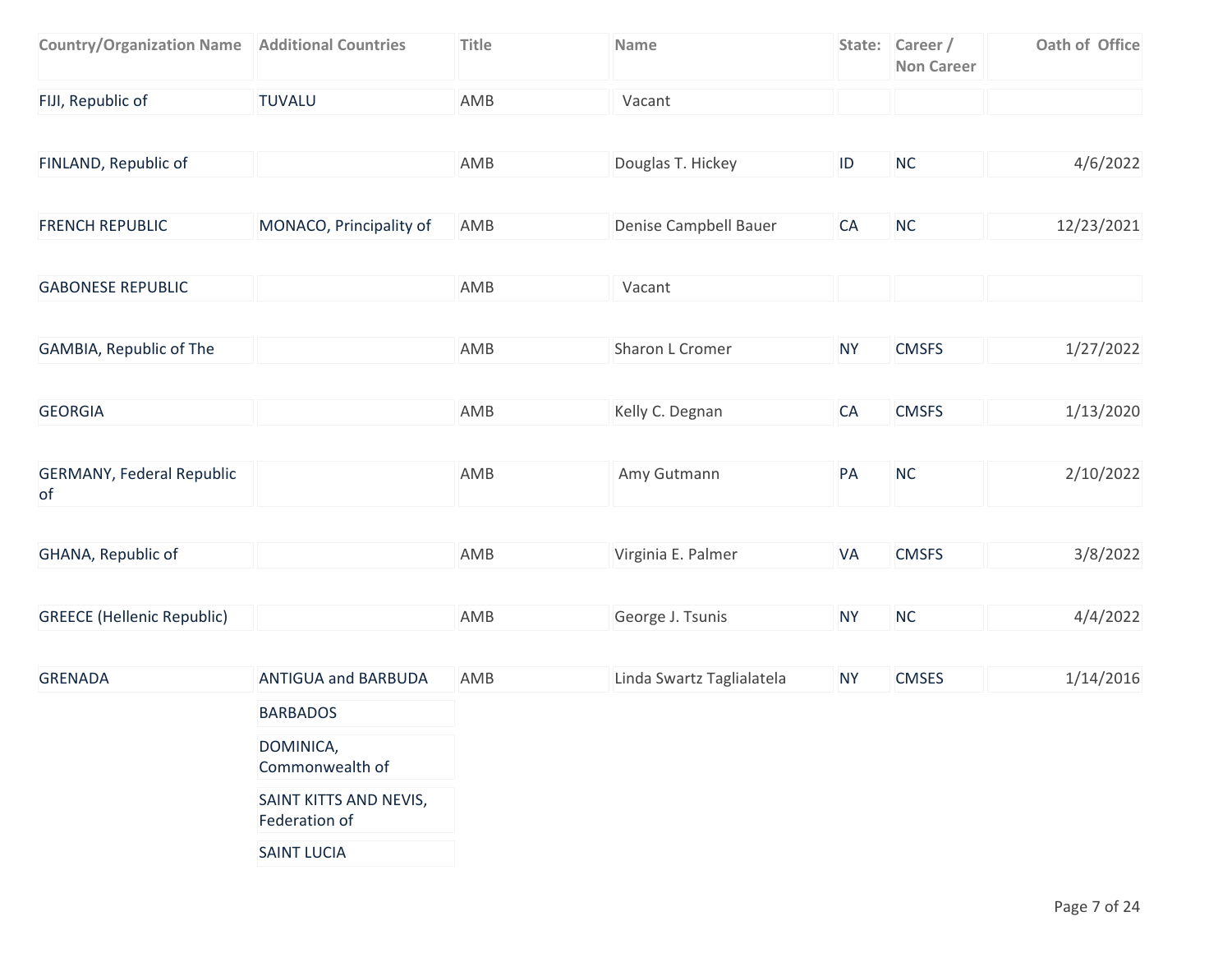| <b>Country/Organization Name   Additional Countries</b> |                                            | <b>Title</b> | Name                       |           | State: Career /<br><b>Non Career</b> | Oath of Office |
|---------------------------------------------------------|--------------------------------------------|--------------|----------------------------|-----------|--------------------------------------|----------------|
| <b>GRENADA</b>                                          | SAINT VINCENT AND THE<br><b>GRENADINES</b> | AMB          | Linda Swartz Taglialatela  | <b>NY</b> | <b>CMSES</b>                         | 1/14/2016      |
|                                                         |                                            |              |                            |           |                                      |                |
| <b>GUATEMALA, Republic of</b>                           |                                            | AMB          | William W. Popp            | <b>MO</b> | <b>CMSFS</b>                         | 8/13/2020      |
|                                                         |                                            |              |                            |           |                                      |                |
| GUINEA, Republic of                                     |                                            | AMB          | <b>Troy Damian Fitrell</b> | VI        | <b>CMSFS</b>                         | 12/22/2021     |
|                                                         |                                            |              |                            |           |                                      |                |
| GUINEA-BISSAU, Republic of SENEGAL, Republic of         |                                            | AMB          | Michael Raynor             | <b>MD</b> | <b>CMSFS</b>                         | 12/27/2021     |
|                                                         |                                            |              |                            |           |                                      |                |
| GUYANA, Co-operative<br>Republic of                     |                                            | AMB          | Sarah-Ann Lynch            | <b>MD</b> | <b>CMSFS</b>                         | 1/11/2019      |
|                                                         |                                            |              |                            |           |                                      |                |
| HAITI, Republic of                                      |                                            | AMB          | Vacant                     |           |                                      |                |
| <b>HOLY SEE</b>                                         |                                            | AMB          | Joseph Donnelly            | IN        | NC                                   | 2/15/2022      |
|                                                         |                                            |              |                            |           |                                      |                |
| HONDURAS, Republic of                                   |                                            | AMB          | Laura Farnsworth Dogu      | <b>TX</b> | <b>CMSFS</b>                         | 3/15/2022      |
| <b>HUNGARY</b>                                          |                                            | AMB          | Vacant                     |           |                                      |                |
|                                                         |                                            |              |                            |           |                                      |                |
| ICELAND, Republic of                                    |                                            | AMB          | Vacant                     |           |                                      |                |
| INDIA, Republic of                                      |                                            | AMB          | Vacant                     |           |                                      |                |
|                                                         |                                            |              |                            |           |                                      |                |
| INDONESIA, Republic of                                  |                                            | AMB          | Sung Y. Kim                | CA        | <b>CMSFS</b>                         | 9/17/2020      |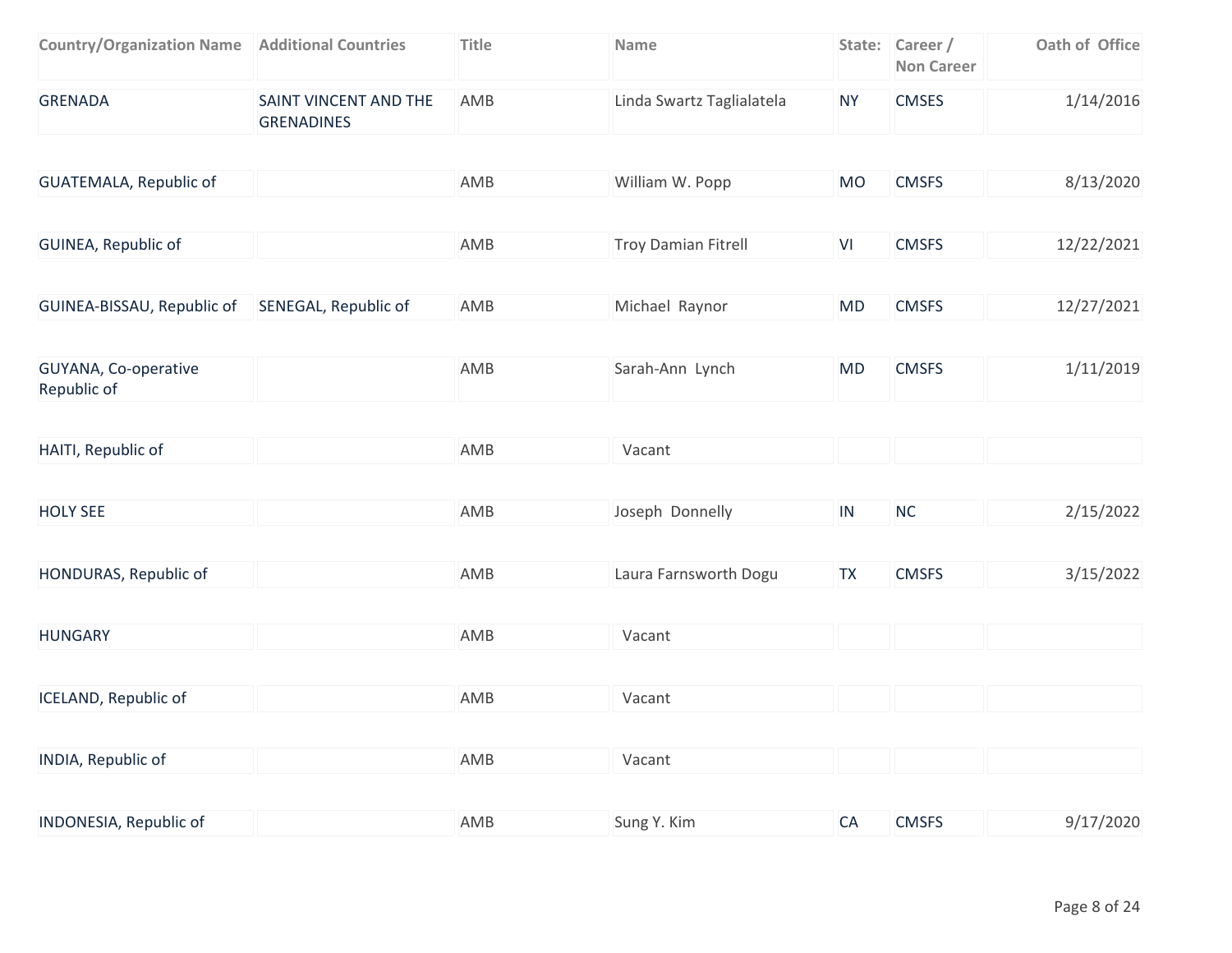| <b>Country/Organization Name   Additional Countries</b> |                         | <b>Title</b> | Name                |                                   | State: Career /<br><b>Non Career</b> | Oath of Office |
|---------------------------------------------------------|-------------------------|--------------|---------------------|-----------------------------------|--------------------------------------|----------------|
| IRAQ, Republic of                                       |                         | AMB          | Alina L. Romanowski | IL.                               | <b>CMSES</b>                         | 4/19/2022      |
| <b>IRELAND</b>                                          |                         | AMB          | Claire D. Cronin    | MA                                | <b>NC</b>                            | 1/19/2022      |
| ISRAEL, State of                                        |                         | AMB          | Thomas R. Nides     | MN                                | <b>NC</b>                            | 11/8/2021      |
| <b>ITALIAN REPUBLIC</b>                                 | SAN MARINO, Republic of | AMB          | Vacant              |                                   |                                      |                |
| <b>JAMAICA</b>                                          |                         | AMB          | N. Nickolas Perry   | <b>NY</b>                         | <b>NC</b>                            | 4/4/2022       |
| <b>JAPAN</b>                                            |                         | AMB          | Rahm Emanuel        | $\ensuremath{\mathsf{IL}}\xspace$ | NC                                   | 12/21/2021     |
| JORDAN, Hashemite<br>Kingdom of                         |                         | AMB          | Henry T. Wooster    | VA                                | <b>CMSFS</b>                         | 8/13/2020      |
| KAZAKHSTAN, Republic of                                 |                         | AMB          | Vacant              |                                   |                                      |                |
| KENYA, Republic of                                      |                         | AMB          | Vacant              |                                   |                                      |                |
| KIRIBATI, Republic of                                   | FIJI, Republic of       | AMB          | Vacant              |                                   |                                      |                |
|                                                         | NAURU, Republic of      |              |                     |                                   |                                      |                |
|                                                         | TONGA, Kingdom of       |              |                     |                                   |                                      |                |
|                                                         | <b>TUVALU</b>           |              |                     |                                   |                                      |                |
| KOREA, Republic of                                      |                         | AMB          | Philip S. Goldberg  | DC                                | <b>CMSFS</b>                         | 6/2/2022       |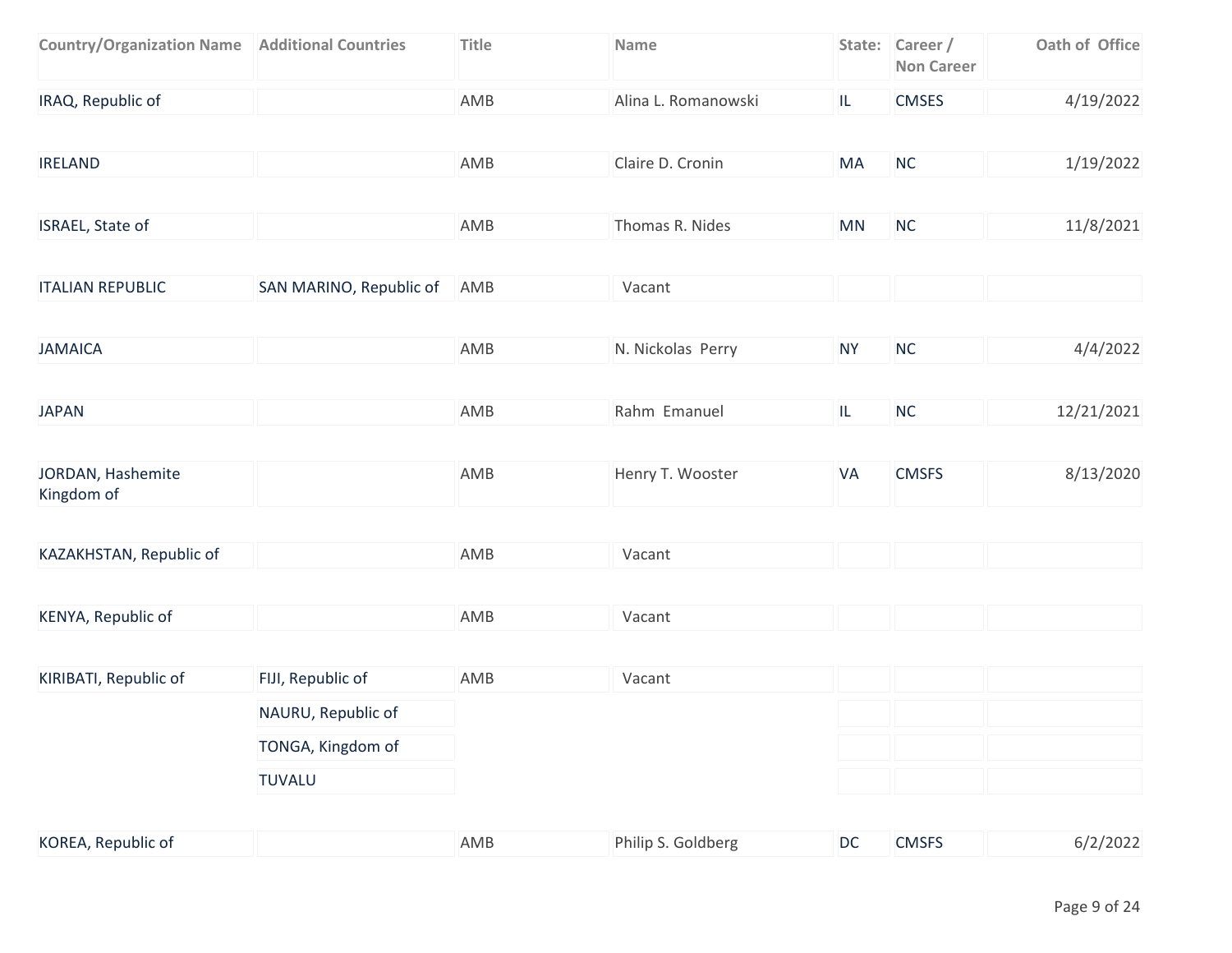| <b>Country/Organization Name   Additional Countries</b> |                            | <b>Title</b> | Name                |           | State: Career /<br><b>Non Career</b> | Oath of Office |
|---------------------------------------------------------|----------------------------|--------------|---------------------|-----------|--------------------------------------|----------------|
| KOSOVO, Republic of                                     |                            | AMB          | Jeffrey M. Hovenier | <b>WA</b> | <b>CMSFS</b>                         | 11/23/2021     |
| KUWAIT, State of                                        |                            | AMB          | Vacant              |           |                                      |                |
| <b>KYRGYZ REPUBLIC</b>                                  |                            | AMB          | Vacant              |           |                                      |                |
| LAO PEOPLE'S DEMOCRATIC<br><b>REPUBLIC</b>              |                            | AMB          | Peter M. Haymond    | <b>VA</b> | <b>CMSFS</b>                         | 1/3/2020       |
| LATVIA, Republic of                                     |                            | AMB          | John Leslie Carwile | <b>MD</b> | <b>CMSFS</b>                         | 10/2/2019      |
| <b>LEBANESE REPUBLIC</b>                                |                            | AMB          | Dorothy Shea        | <b>NC</b> | <b>CMSFS</b>                         | 2/20/2020      |
| LESOTHO, Kingdom of                                     |                            | AMB          | Maria E. Brewer     | VA        | <b>CMSFS</b>                         | 12/22/2021     |
| LIBERIA, Republic of                                    |                            | AMB          | Michael A. McCarthy | VA        | <b>CMSFS</b>                         | 12/7/2020      |
| <b>LIBYA</b>                                            |                            | AMB          | Richard B. Norland  | IA        | <b>CMSFS</b>                         | 8/9/2019       |
| LIECHTENSTEIN, Principality<br>of                       | <b>SWISS CONFEDERATION</b> | AMB          | Scott Miller        | CO        | NC                                   | 12/21/2021     |
| LITHUANIA, Republic of                                  |                            | AMB          | Robert S. Gilchrist | FL.       | <b>CMSFS</b>                         | 1/3/2020       |
| LUXEMBOURG, Grand Duchy<br>of                           |                            | AMB          | Thomas Barrett      | WI        | NC                                   | 12/23/2021     |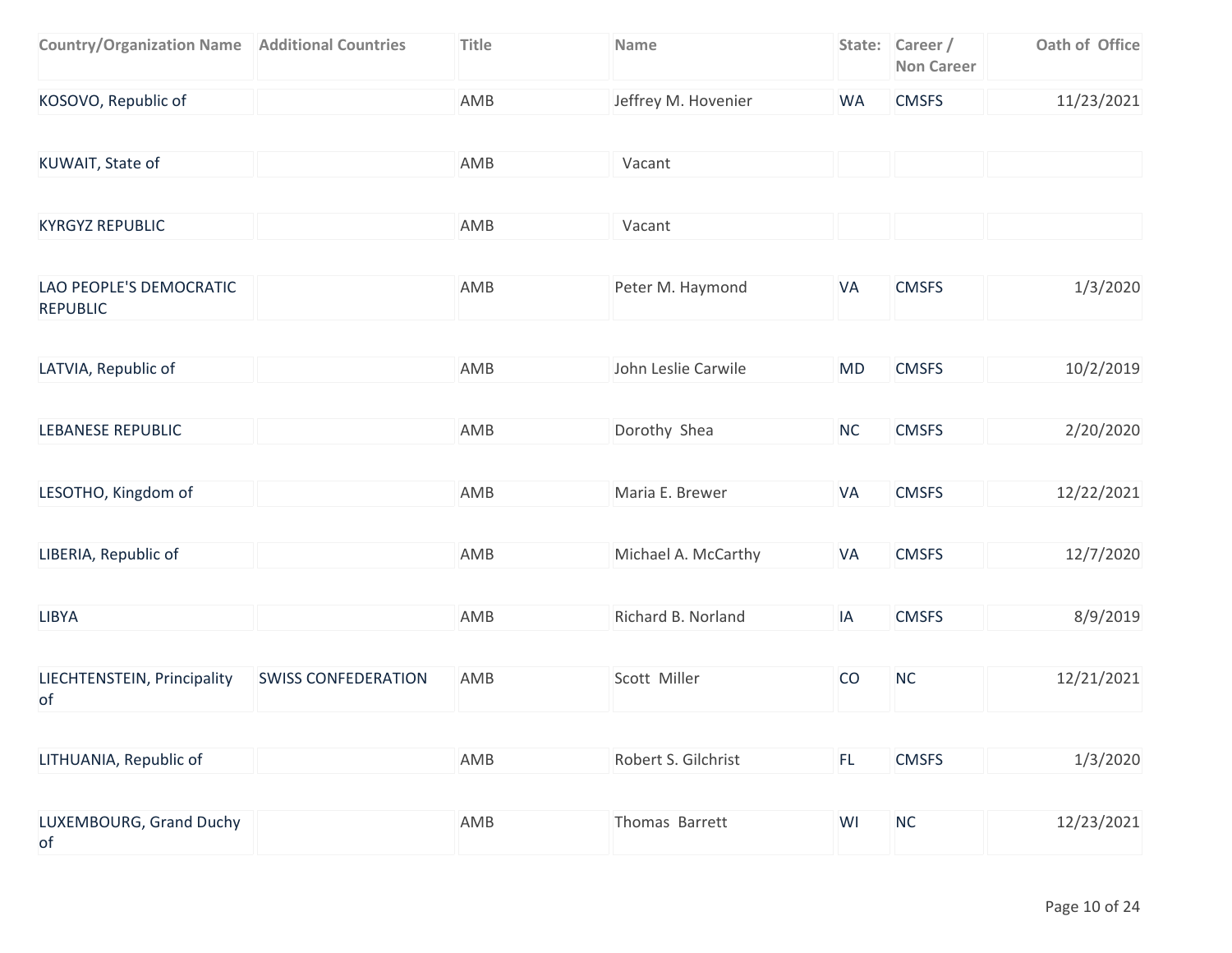| <b>Country/Organization Name   Additional Countries</b> |                         | <b>Title</b> | Name                      |           | State: Career /<br><b>Non Career</b> | Oath of Office |
|---------------------------------------------------------|-------------------------|--------------|---------------------------|-----------|--------------------------------------|----------------|
| MADAGASCAR, Republic of                                 | COMOROS, Union of the   | AMB          | Claire A. Pierangelo      | CA        | <b>CMSFS</b>                         | 5/2/2022       |
| MALAWI, Republic of                                     |                         | AMB          | David John Young          | VA        | <b>CMSFS</b>                         | 3/10/2022      |
| <b>MALAYSIA</b>                                         |                         | AMB          | <b>Brian D. McFeeters</b> | VA        | <b>CMSFS</b>                         | 1/12/2021      |
| MALDIVES, Republic of                                   |                         | AMB          | Vacant                    |           |                                      |                |
| MALI, Republic of                                       |                         | AMB          | Dennis B. Hankins         | <b>MN</b> | <b>CMSFS</b>                         | 1/18/2019      |
| MALTA, Republic of                                      |                         | AMB          | Vacant                    |           |                                      |                |
| <b>MARSHALL ISLANDS,</b><br>Republic of the             |                         | AMB          | Roxanne Cabral            | VA        | <b>CMSFS</b>                         | 1/3/2020       |
| MAURITANIA, Islamic<br>Republic of                      |                         | AMB          | Cynthia Kierscht          | <b>MN</b> | <b>CMSFS</b>                         | 1/27/2021      |
| MAURITIUS, Republic of                                  | SEYCHELLES, Republic of | AMB          | Vacant                    |           |                                      |                |
| MICRONESIA, Federated<br>States of                      |                         | AMB          | Carmen G. Cantor          | PR        | <b>CMSES</b>                         | 1/6/2020       |
| MOLDOVA, Republic of                                    |                         | AMB          | Kent Doyle Logsdon        | PA        | <b>CMSFS</b>                         | 12/28/2021     |
| MONACO, Principality of                                 | <b>FRENCH REPUBLIC</b>  | AMB          | Denise Campbell Bauer     | CA        | $NC$                                 | 12/23/2021     |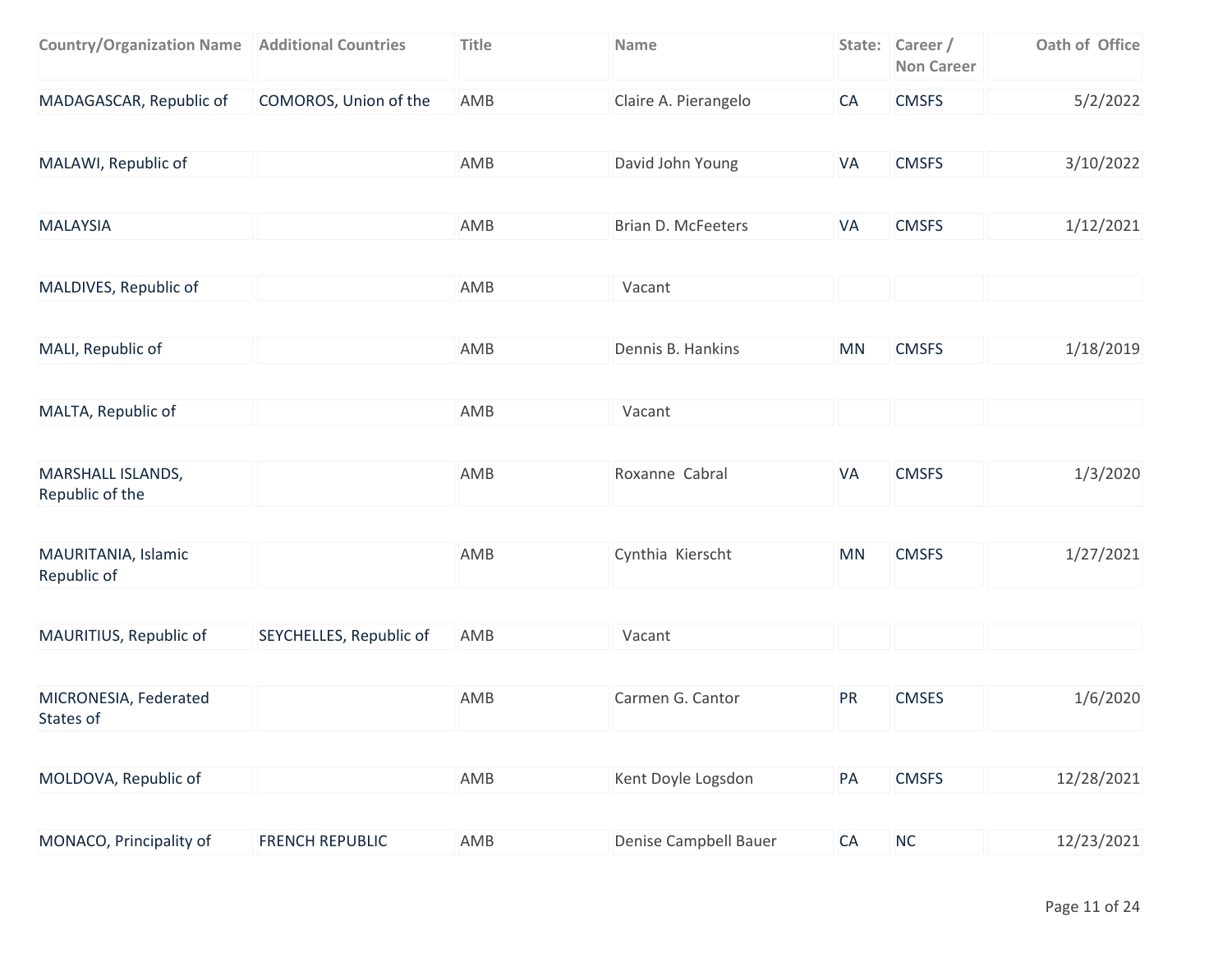| <b>Country/Organization Name   Additional Countries</b> |                                | <b>Title</b> | Name                      |           | State: Career /<br><b>Non Career</b> | Oath of Office |
|---------------------------------------------------------|--------------------------------|--------------|---------------------------|-----------|--------------------------------------|----------------|
| <b>MONGOLIA</b>                                         |                                | AMB          | Michael S. Klecheski      | <b>NY</b> | <b>CMSFS</b>                         | 1/18/2019      |
| <b>MONTENEGRO</b>                                       |                                | AMB          | <b>Judy Rising Reinke</b> | VA        | <b>CMSFS</b>                         | 9/19/2018      |
| MOROCCO, Kingdom of                                     |                                | AMB          | Vacant                    |           |                                      |                |
| MOZAMBIQUE, Republic of                                 |                                | AMB          | Patrick Hendrick Vrooman  | <b>NY</b> | <b>CMSFS</b>                         | 2/11/2022      |
| NAMIBIA, Republic of                                    |                                | AMB          | Vacant                    |           |                                      |                |
| NAURU, Republic of                                      | FIJI, Republic of              | AMB          | Vacant                    |           |                                      |                |
|                                                         | KIRIBATI, Republic of          |              |                           |           |                                      |                |
|                                                         | TONGA, Kingdom of              |              |                           |           |                                      |                |
|                                                         | <b>TUVALU</b>                  |              |                           |           |                                      |                |
| <b>NEPAL</b>                                            |                                | AMB          | Randy W. Berry            | CO        | <b>CMSFS</b>                         | 9/12/2018      |
| NETHERLANDS, Kingdom of<br>the                          |                                | AMB          | Vacant                    |           |                                      |                |
| <b>NEW ZEALAND</b>                                      | SAMOA, Independent<br>State of | AMB          | Tom Udall                 | <b>NM</b> | <b>NC</b>                            | 10/28/2021     |
| NICARAGUA, Republic of                                  |                                | AMB          | Kevin K. Sullivan         | OH        | <b>CMSFS</b>                         | 10/17/2018     |
|                                                         |                                |              |                           |           |                                      |                |
| NIGER, Republic of                                      |                                | AMB          | Vacant                    |           |                                      |                |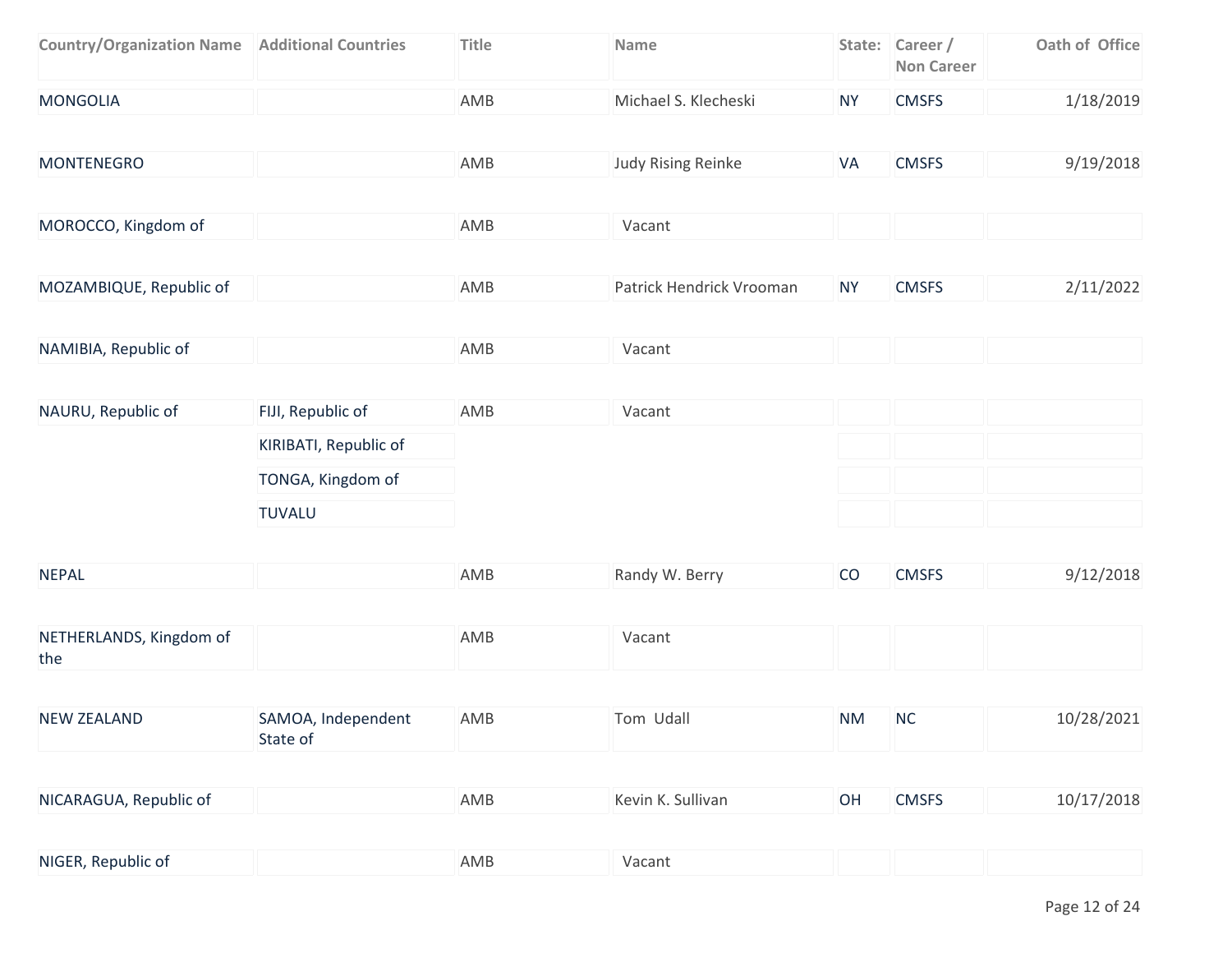| <b>Country/Organization Name   Additional Countries</b> |                        | <b>Title</b> | Name                  |     | State: Career /<br><b>Non Career</b> | Oath of Office |
|---------------------------------------------------------|------------------------|--------------|-----------------------|-----|--------------------------------------|----------------|
|                                                         |                        |              |                       |     |                                      |                |
| NIGERIA, Federal Republic of                            |                        | AMB          | Mary Beth Leonard     | MA  | <b>CMSFS</b>                         | 9/20/2019      |
|                                                         |                        |              |                       |     |                                      |                |
| NORTH MACEDONIA,<br>Republic of                         |                        | AMB          | Kate Marie Byrnes     | FL. | <b>CMSFS</b>                         | 5/31/2019      |
|                                                         |                        |              |                       |     |                                      |                |
| NORWAY, Kingdom of                                      |                        | AMB          | Marc B. Nathanson     | CA  | NC                                   | 5/19/2022      |
|                                                         |                        |              |                       |     |                                      |                |
| OMAN, Sultanate of                                      |                        | AMB          | Leslie Meredith Tsou  | VA  | <b>CMSFS</b>                         | 1/2/2020       |
|                                                         |                        |              |                       |     |                                      |                |
| PAKISTAN, Islamic Republic<br>of                        |                        | AMB          | Donald Armin Blome    | IL. | <b>CMSFS</b>                         | 4/11/2022      |
|                                                         |                        |              |                       |     |                                      |                |
| PALAU, Republic of                                      |                        | AMB          | John Hennessey-Niland | IL. | <b>CMSFS</b>                         | 2/24/2020      |
|                                                         |                        |              |                       |     |                                      |                |
| PANAMA, Republic of                                     |                        | AMB          | Vacant                |     |                                      |                |
|                                                         |                        |              |                       |     |                                      |                |
| PAPUA NEW GUINEA,<br>Independent State of               | <b>SOLOMON ISLANDS</b> | AMB          | Vacant                |     |                                      |                |
|                                                         | VANUATU, Republic of   |              |                       |     |                                      |                |
|                                                         |                        |              |                       |     |                                      |                |
| PARAGUAY, Republic of                                   |                        | AMB          | Marc Ostfield         | PA  | <b>CMSES</b>                         | 1/18/2022      |
|                                                         |                        |              |                       |     |                                      |                |
| PERU, Republic of                                       |                        | AMB          | Lisa Kenna            | VT  | <b>CMSFS</b>                         | 1/15/2021      |
| PHILIPPINES, Republic of the                            |                        | AMB          | MaryKay Loss Carlson  | AR  | <b>CMSFS</b>                         |                |
|                                                         |                        |              |                       |     |                                      | 5/23/2022      |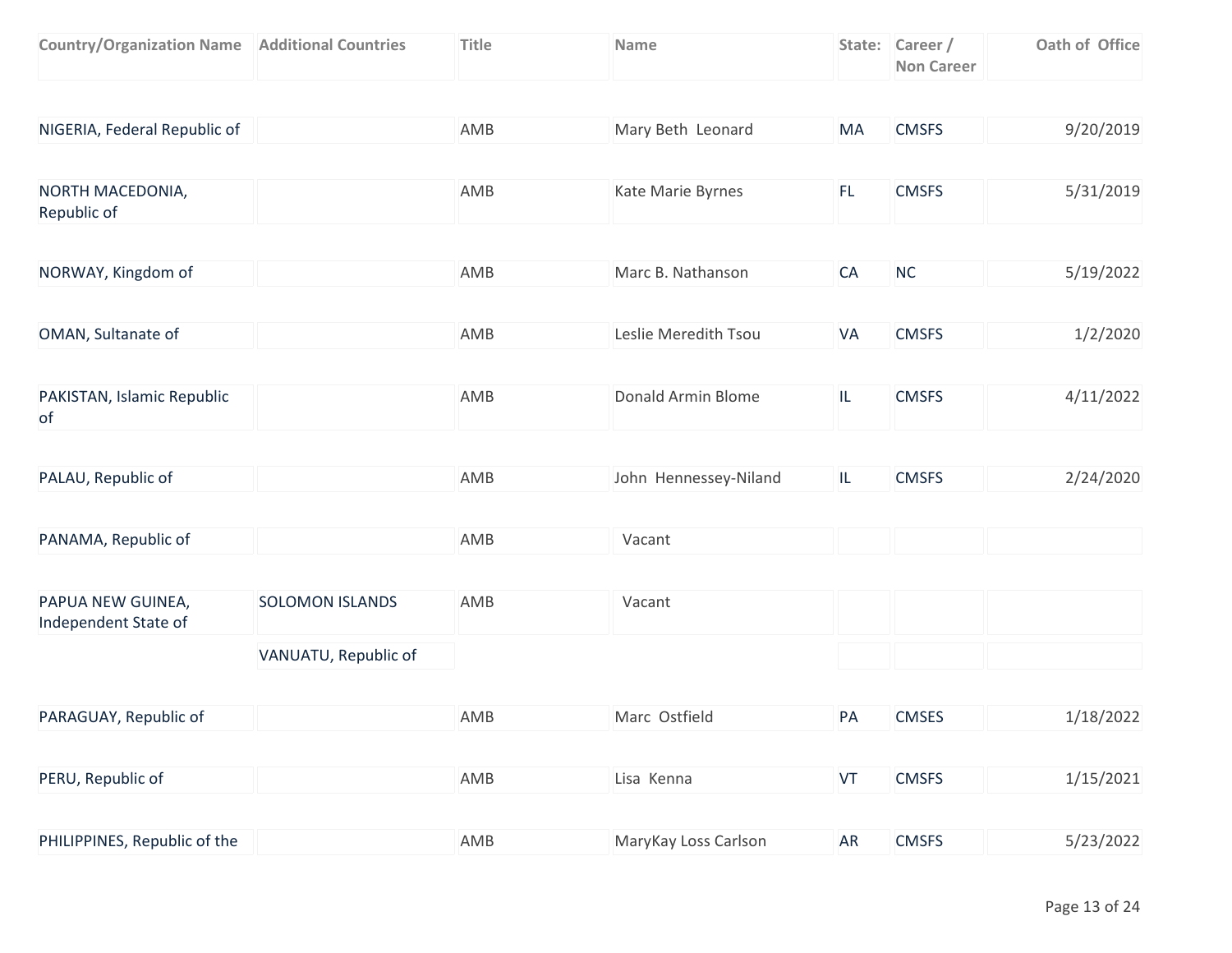| <b>Country/Organization Name   Additional Countries</b> |                                            | Title | Name                      |           | State: Career /<br><b>Non Career</b> | Oath of Office |
|---------------------------------------------------------|--------------------------------------------|-------|---------------------------|-----------|--------------------------------------|----------------|
| POLAND, Republic of                                     |                                            | AMB   | Mark Brzezinski           | VA        | NC                                   | 12/22/2021     |
| PORTUGUESE REPUBLIC                                     |                                            | AMB   | Randi Charno Levine       | <b>NY</b> | <b>NC</b>                            | 3/17/2022      |
| QATAR, State of                                         |                                            | AMB   | Vacant                    |           |                                      |                |
| <b>ROMANIA</b>                                          |                                            | AMB   | Vacant                    |           |                                      |                |
| <b>RUSSIAN FEDERATION</b>                               |                                            | AMB   | John Joseph Sullivan      | MD        | NC                                   | 12/23/2019     |
| RWANDA, Republic of                                     |                                            | AMB   | Vacant                    |           |                                      |                |
| SAINT KITTS AND NEVIS,<br>Federation of                 | <b>ANTIGUA and BARBUDA</b>                 | AMB   | Linda Swartz Taglialatela | <b>NY</b> | <b>CMSES</b>                         | 1/14/2016      |
|                                                         | <b>BARBADOS</b>                            |       |                           |           |                                      |                |
|                                                         | DOMINICA,<br>Commonwealth of               |       |                           |           |                                      |                |
|                                                         | <b>GRENADA</b>                             |       |                           |           |                                      |                |
|                                                         | <b>SAINT LUCIA</b>                         |       |                           |           |                                      |                |
|                                                         | SAINT VINCENT AND THE<br><b>GRENADINES</b> |       |                           |           |                                      |                |
| <b>SAINT LUCIA</b>                                      | ANTIGUA and BARBUDA                        | AMB   | Linda Swartz Taglialatela | <b>NY</b> | <b>CMSES</b>                         | 1/14/2016      |
|                                                         | <b>BARBADOS</b>                            |       |                           |           |                                      |                |
|                                                         | DOMINICA,<br>Commonwealth of               |       |                           |           |                                      |                |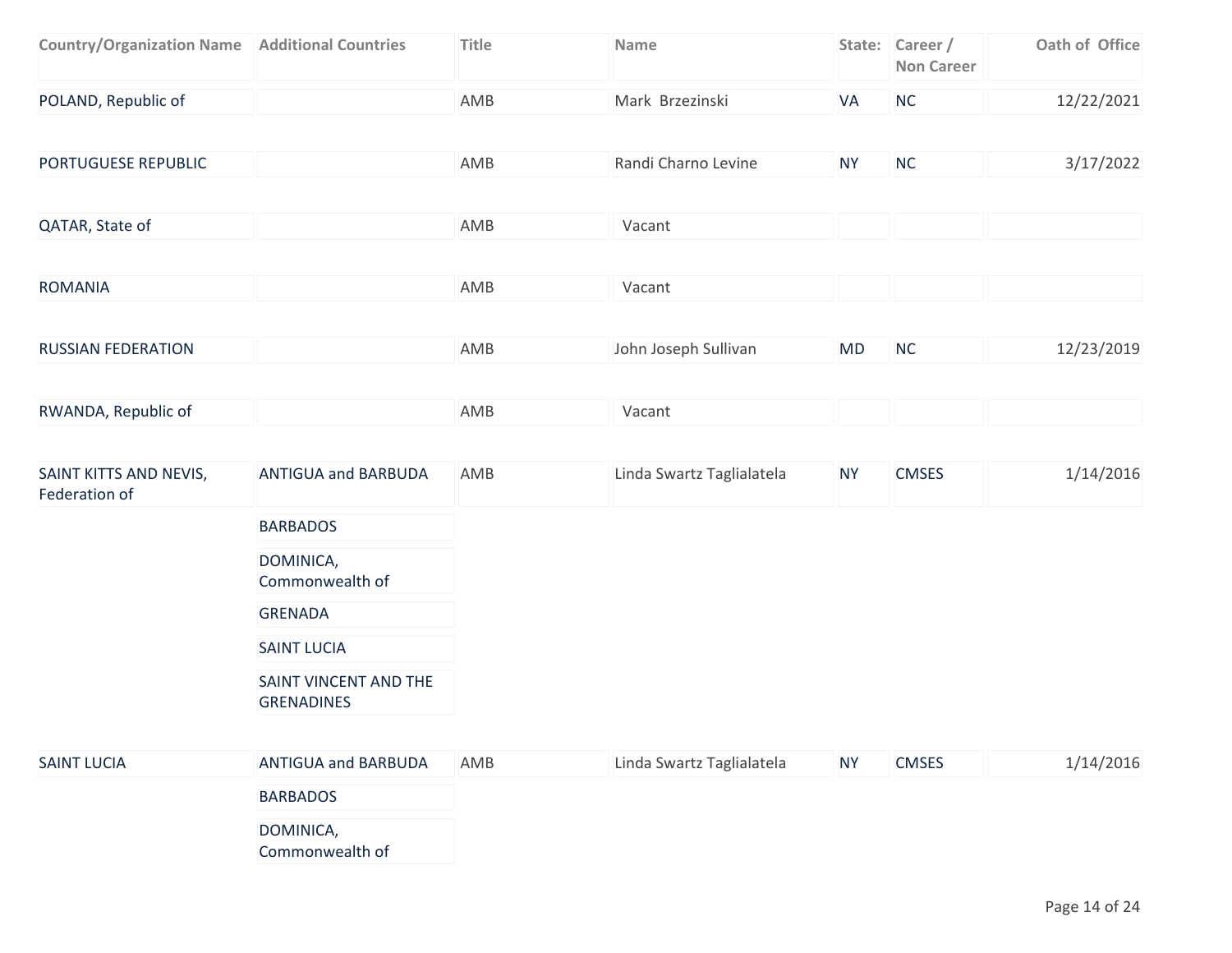| <b>Country/Organization Name</b>           | <b>Additional Countries</b>                | Title | Name                      |           | State: Career /<br><b>Non Career</b> | Oath of Office |
|--------------------------------------------|--------------------------------------------|-------|---------------------------|-----------|--------------------------------------|----------------|
| <b>SAINT LUCIA</b>                         | <b>GRENADA</b>                             | AMB   | Linda Swartz Taglialatela | <b>NY</b> | <b>CMSES</b>                         | 1/14/2016      |
|                                            | SAINT KITTS AND NEVIS,<br>Federation of    |       |                           |           |                                      |                |
|                                            | SAINT VINCENT AND THE<br><b>GRENADINES</b> |       |                           |           |                                      |                |
|                                            |                                            |       |                           |           |                                      |                |
| SAINT VINCENT AND THE<br><b>GRENADINES</b> | <b>ANTIGUA and BARBUDA</b>                 | AMB   | Linda Swartz Taglialatela | <b>NY</b> | <b>CMSES</b>                         | 1/14/2016      |
|                                            | <b>BARBADOS</b>                            |       |                           |           |                                      |                |
|                                            | DOMINICA,<br>Commonwealth of               |       |                           |           |                                      |                |
|                                            | <b>GRENADA</b>                             |       |                           |           |                                      |                |
|                                            | SAINT KITTS AND NEVIS,                     |       |                           |           |                                      |                |

Federation of

SAINT LUCIA

| SAMOA, Independent State of NEW ZEALAND          |                         | AMB | Tom Udall            | <b>NM</b> | <b>NC</b>    | 10/28/2021 |
|--------------------------------------------------|-------------------------|-----|----------------------|-----------|--------------|------------|
| SAN MARINO, Republic of                          | <b>ITALIAN REPUBLIC</b> | AMB | Vacant               |           |              |            |
|                                                  |                         |     |                      |           |              |            |
| SAO TOME AND PRINCIPE,<br>Democratic Republic of |                         | AMB | Tulinabo S. Mushingi | VA        | <b>CMSFS</b> | 2/3/2022   |
| SAUDI ARABIA, Kingdom of                         |                         | AMB | Vacant               |           |              |            |
|                                                  |                         |     |                      |           |              |            |

| SENEGAL, Republic of | GUINEA-BISSAU, Republic AMB | Michael Raynor | <b>MD</b> | <b>CMSFS</b> | 12/27/2021 |
|----------------------|-----------------------------|----------------|-----------|--------------|------------|
|                      |                             |                |           |              |            |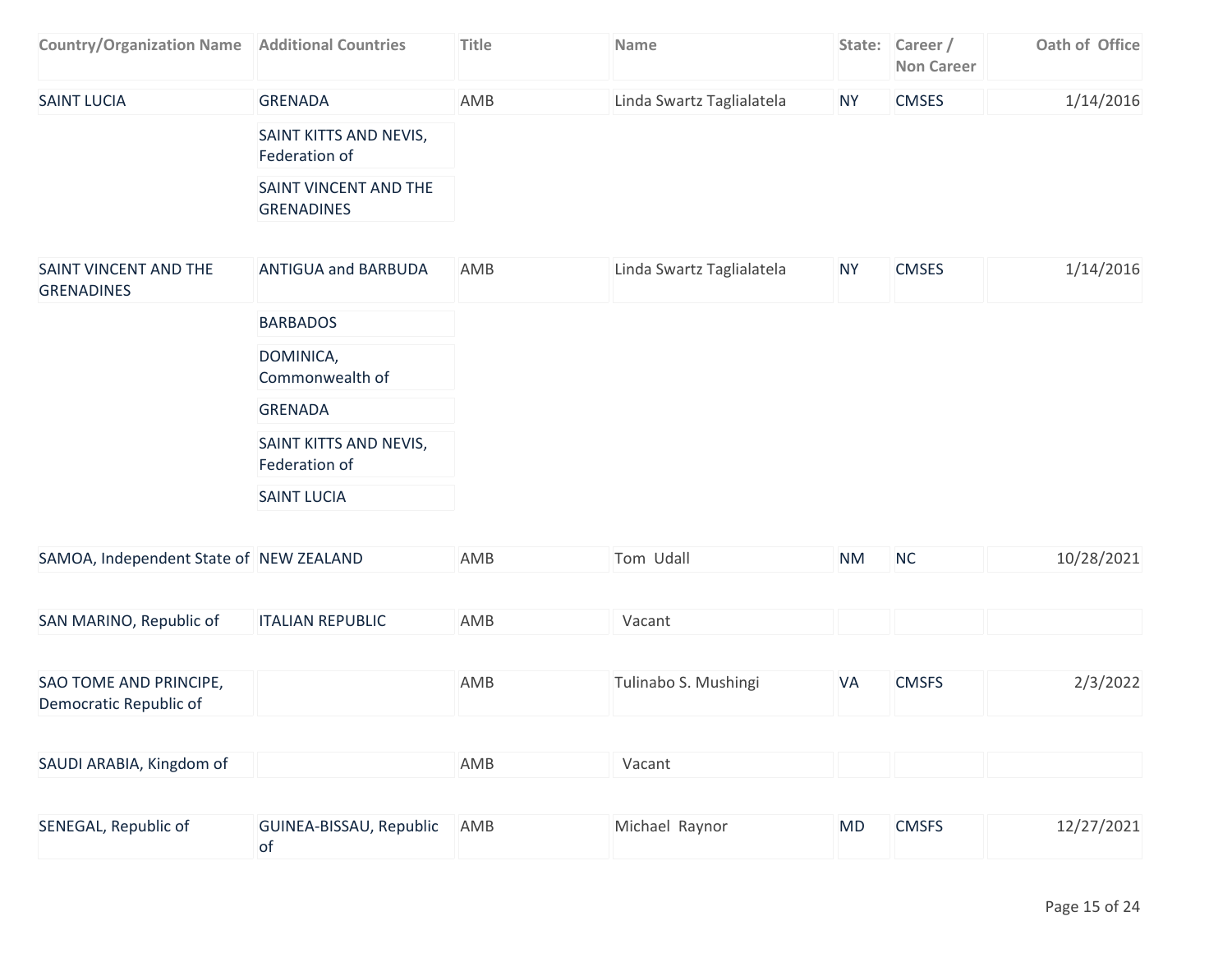| <b>Country/Organization Name   Additional Countries</b> |                                           | <b>Title</b> | <b>Name</b>               |                | State: Career /<br><b>Non Career</b> | Oath of Office |
|---------------------------------------------------------|-------------------------------------------|--------------|---------------------------|----------------|--------------------------------------|----------------|
|                                                         |                                           |              |                           |                |                                      |                |
| SERBIA, Republic of                                     |                                           | AMB          | Christopher R. Hill       | R <sub>l</sub> | NC                                   | 3/14/2022      |
|                                                         |                                           |              |                           |                |                                      |                |
| SEYCHELLES, Republic of                                 | MAURITIUS, Republic of                    | AMB          | Vacant                    |                |                                      |                |
|                                                         |                                           |              |                           |                |                                      |                |
| SIERRA LEONE, Republic of                               |                                           | AMB          | David Reimer              | OH             | <b>CMSFS</b>                         | 1/28/2021      |
|                                                         |                                           |              |                           |                |                                      |                |
| SINGAPORE, Republic of                                  |                                           | AMB          | Jonathan Eric Kaplan      | CA             | <b>NC</b>                            | 11/21/2021     |
|                                                         |                                           |              |                           |                |                                      |                |
| <b>SLOVAK REPUBLIC</b>                                  |                                           | AMB          | Vacant                    |                |                                      |                |
|                                                         |                                           |              |                           |                |                                      |                |
| SLOVENIA, Republic of                                   |                                           | AMB          | Jamie L. Harpootlian      | <b>SC</b>      | NC                                   | 12/30/2021     |
|                                                         |                                           |              |                           |                |                                      |                |
| <b>SOLOMON ISLANDS</b>                                  | PAPUA NEW GUINEA,<br>Independent State of | AMB          | Vacant                    |                |                                      |                |
|                                                         | VANUATU, Republic of                      |              |                           |                |                                      |                |
|                                                         |                                           |              |                           |                |                                      |                |
| SOMALIA, Federal Republic of                            |                                           | AMB          | Larry Edward Andre, Jr.   | <b>TX</b>      | <b>CMSFS</b>                         | 12/21/2021     |
|                                                         |                                           |              |                           |                |                                      |                |
| SOUTH AFRICA, Republic of                               |                                           | AMB          | Vacant                    |                |                                      |                |
|                                                         |                                           |              |                           |                |                                      |                |
| SOUTH SUDAN, Republic of                                |                                           | AMB          | Vacant                    |                |                                      |                |
|                                                         |                                           |              |                           |                |                                      |                |
| SPAIN, Kingdom of                                       | ANDORRA, Principality of                  | AMB          | Julissa Reynoso Pantaleon | <b>NY</b>      | NC                                   | 12/21/2021     |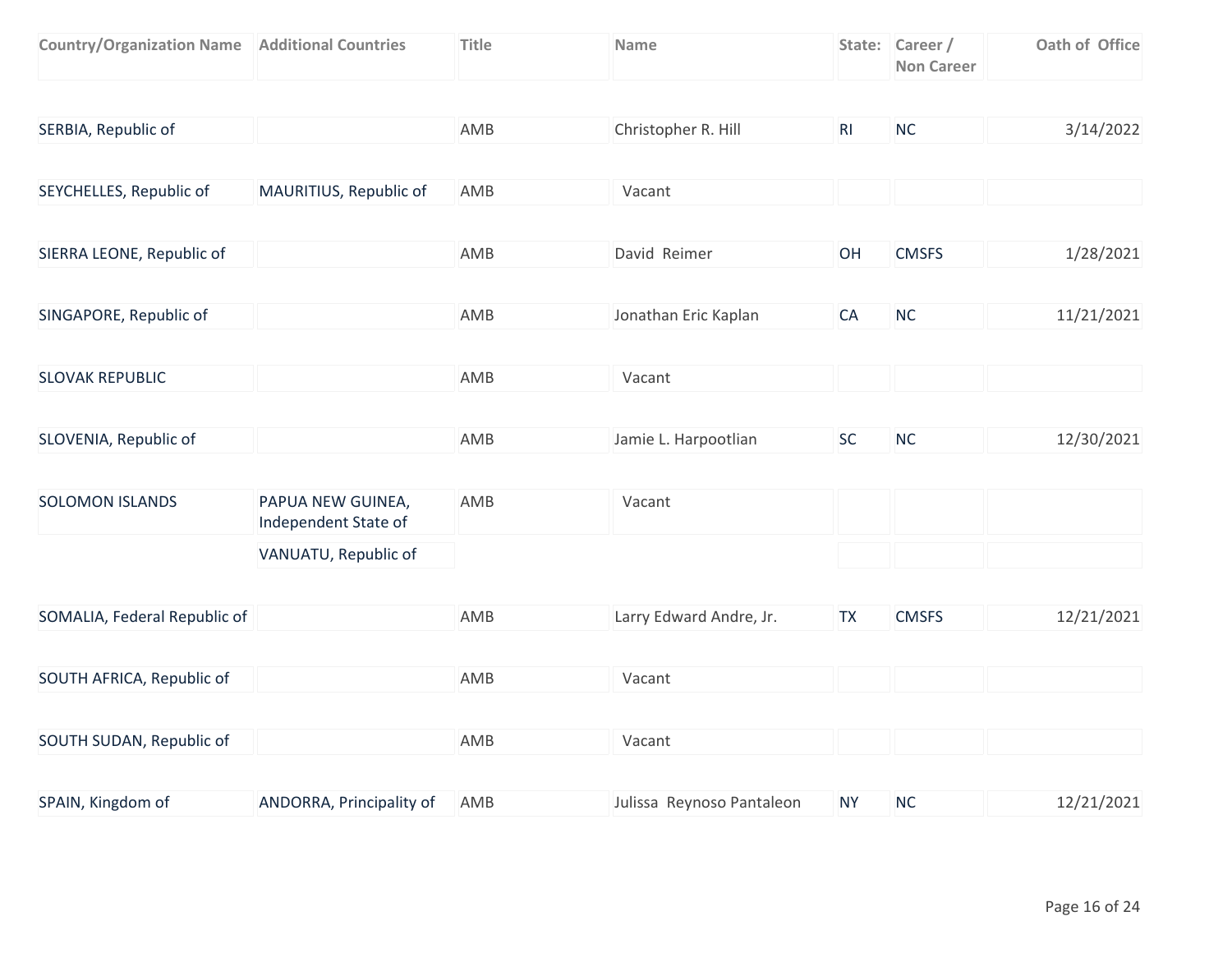| <b>Country/Organization Name   Additional Countries</b> | Title | <b>Name</b> |     | State: Career /<br>Non Career | Oath of Office |
|---------------------------------------------------------|-------|-------------|-----|-------------------------------|----------------|
| SRI LANKA, Democratic<br>Socialist Republic of          | AMB   | Julie Chung | 'CA | <b>CMSFS</b>                  | 1/4/2022       |

| SUDAN, Republic of the                              |                                   | AMB | Vacant                           |           |              |            |
|-----------------------------------------------------|-----------------------------------|-----|----------------------------------|-----------|--------------|------------|
|                                                     |                                   |     |                                  |           |              |            |
| SURINAME, Republic of                               |                                   | AMB | Karen L. Williams                | <b>MO</b> | <b>CMSFS</b> | 10/22/2018 |
|                                                     |                                   |     |                                  |           |              |            |
| SWEDEN, Kingdom of                                  |                                   | AMB | Erik D. Ramanathan               | MA        | <b>NC</b>    | 12/21/2021 |
|                                                     |                                   |     |                                  |           |              |            |
| <b>SWISS CONFEDERATION</b>                          | LIECHTENSTEIN,<br>Principality of | AMB | Scott Miller                     | CO        | <b>NC</b>    | 12/21/2021 |
|                                                     |                                   |     |                                  |           |              |            |
| <b>SYRIAN ARAB REPUBLIC</b>                         |                                   | AMB | Vacant                           |           |              |            |
|                                                     |                                   |     |                                  |           |              |            |
| TAJIKISTAN, Republic of                             |                                   | AMB | John Mark Pommersheim            | FL.       | <b>CMSFS</b> | 1/22/2019  |
|                                                     |                                   |     |                                  |           |              |            |
| TANZANIA, United Republic of                        |                                   | AMB | Donald Wright                    | VA        | <b>CMSES</b> | 4/2/2020   |
|                                                     |                                   |     |                                  |           |              |            |
| THAILAND, Kingdom of                                |                                   | AMB | Vacant                           |           |              |            |
|                                                     |                                   |     |                                  |           |              |            |
| TIMOR-LESTE, Democratic<br>Republic of (East Timor) |                                   | AMB | Vacant                           |           |              |            |
|                                                     |                                   |     |                                  |           |              |            |
| <b>TOGOLESE REPUBLIC</b>                            |                                   | AMB | Elizabeth Anne Noseworthy Fit DE |           | <b>CMSFS</b> | 1/6/2022   |
|                                                     |                                   |     |                                  |           |              |            |

| TONGA, Kingdom of<br>FIJI, Republic of<br>AMB<br>Vacant |  |
|---------------------------------------------------------|--|
|---------------------------------------------------------|--|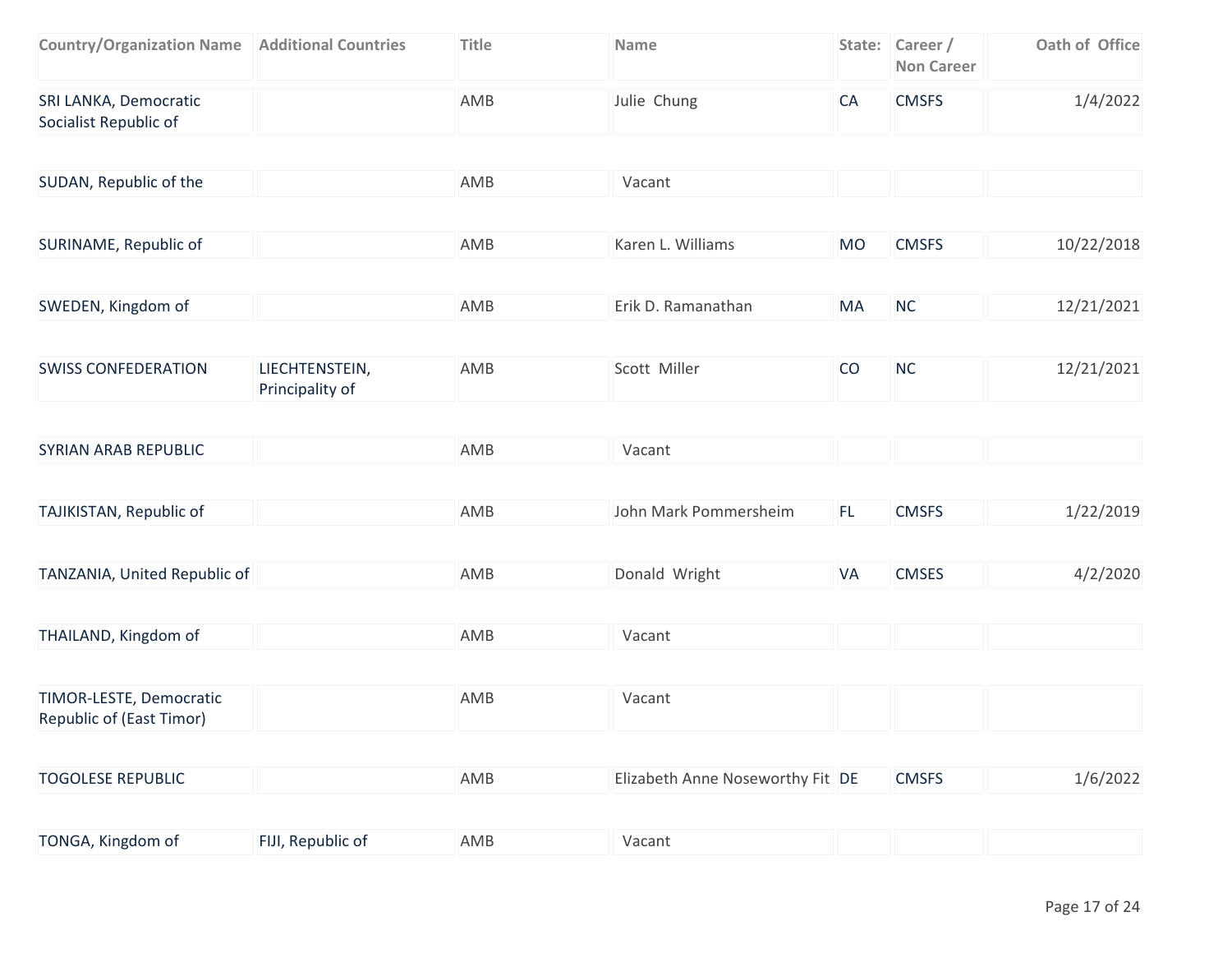| <b>Country/Organization Name   Additional Countries</b> |                       | <b>Title</b> | Name              |           | State: Career /<br><b>Non Career</b> | Oath of Office |
|---------------------------------------------------------|-----------------------|--------------|-------------------|-----------|--------------------------------------|----------------|
| TONGA, Kingdom of                                       | KIRIBATI, Republic of | AMB          | Vacant            |           |                                      |                |
|                                                         | NAURU, Republic of    |              |                   |           |                                      |                |
|                                                         | <b>TUVALU</b>         |              |                   |           |                                      |                |
| TRINIDAD AND TOBAGO,<br>Republic of                     |                       | AMB          | Vacant            |           |                                      |                |
| TUNISIA, Republic of                                    |                       | AMB          | Vacant            |           |                                      |                |
| TURKEY, Republic of                                     |                       | AMB          | Jeffry Lane Flake | AZ        | NC                                   | 12/7/2021      |
| TURKMENISTAN                                            |                       | AMB          | Matthew S. Klimow | <b>NY</b> | <b>CMSES</b>                         | 5/30/2019      |
| <b>TUVALU</b>                                           | FIJI, Republic of     | AMB          | Vacant            |           |                                      |                |
|                                                         | KIRIBATI, Republic of |              |                   |           |                                      |                |
|                                                         | NAURU, Republic of    |              |                   |           |                                      |                |
|                                                         | TONGA, Kingdom of     |              |                   |           |                                      |                |
| UGANDA, Republic of                                     |                       | AMB          | Natalie E. Brown  | <b>NE</b> | <b>CMSFS</b>                         | 10/16/2020     |
| <b>UKRAINE</b>                                          |                       | AMB          | Bridget A. Brink  | MI        | <b>CMSFS</b>                         | 5/20/2022      |
| <b>UNITED ARAB EMIRATES</b>                             |                       | AMB          | Vacant            |           |                                      |                |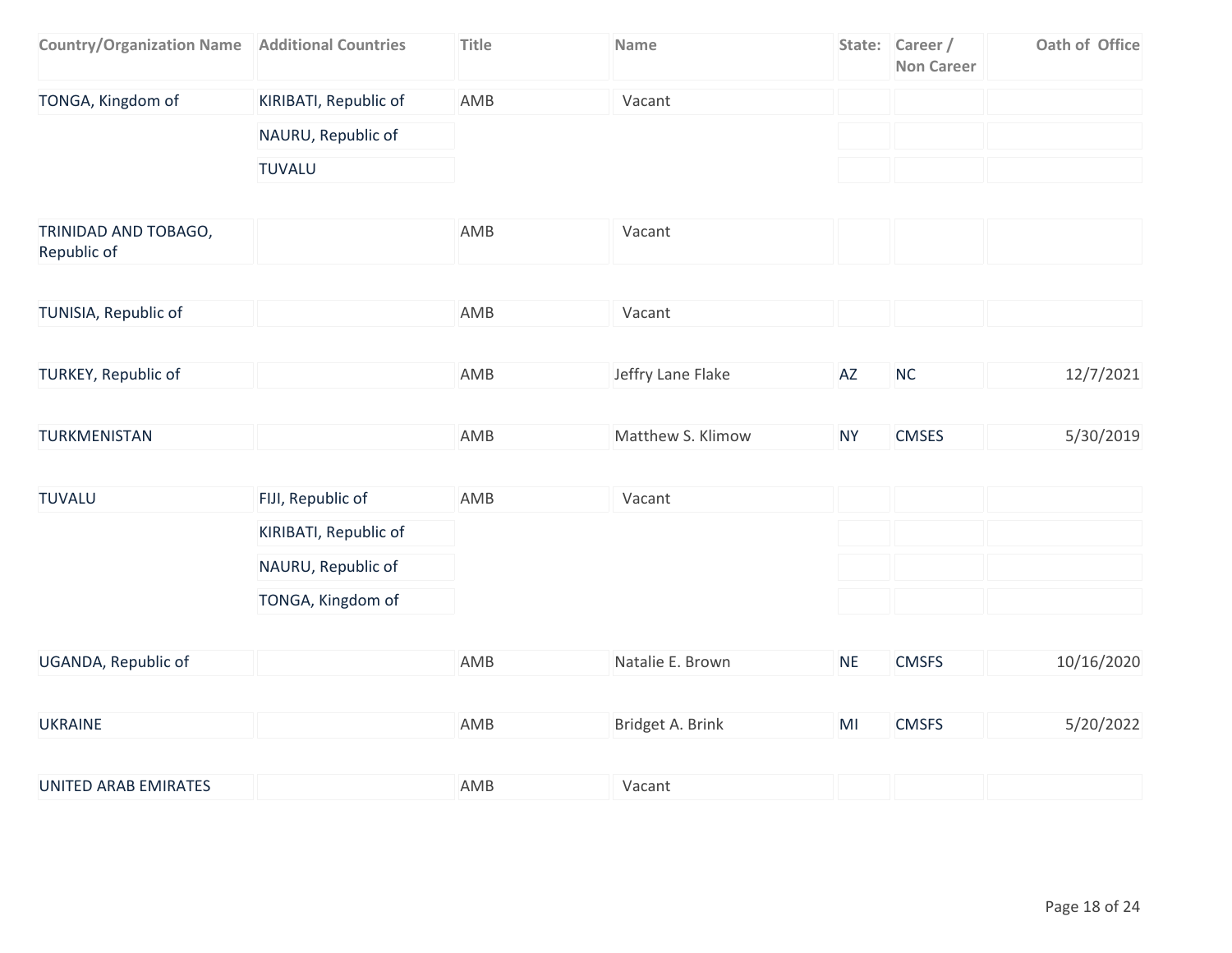| <b>Country/Organization Name   Additional Countries</b>                     | Title | <b>Name</b>  |    | State: Career /<br><b>Non Career</b> | Oath of Office |
|-----------------------------------------------------------------------------|-------|--------------|----|--------------------------------------|----------------|
| UNITED KINGDOM (United<br>Kingdom of Great Britian and<br>Northern Ireland) | AMB   | Jane Hartley | N١ | <b>NC</b>                            | 5/27/2022      |

| UNITED MEXICAN STATES | AMB | Kenneth Lee Salazar | CO | <b>NC</b> | 8/26/2021 |
|-----------------------|-----|---------------------|----|-----------|-----------|
|                       |     |                     |    |           |           |

| URUGUAY, Oriental Republic | AMB | Vacant |  |
|----------------------------|-----|--------|--|
| οt                         |     |        |  |

|  | UZBEKISTAN, Republic of | AMB | Daniel N. Rosenblum | MD. | <b>CMSES</b> | 4/29/2019 |
|--|-------------------------|-----|---------------------|-----|--------------|-----------|
|--|-------------------------|-----|---------------------|-----|--------------|-----------|

| VANUATU, Republic of | PAPUA NEW GUINEA,<br>Independent State of | AMB | Vacant |  |
|----------------------|-------------------------------------------|-----|--------|--|
|                      | <b>SOLOMON ISLANDS</b>                    |     |        |  |

| VENEZUELA, Bolivarian | AMB | James Broward Story | <b>CMSFS</b> | 12/3/2020 |
|-----------------------|-----|---------------------|--------------|-----------|
| Republic of           |     |                     |              |           |

| <b>VIETNAM, Socialist Republic</b> | AMB | Marc Evans Knapper | <b>CMSFS</b> | 12/30/2021 |
|------------------------------------|-----|--------------------|--------------|------------|
| 0t                                 |     |                    |              |            |

| YEMEN, Republic of | AMB | Steven H. Fagin | N. | <b>CMSFS</b> | 4/13/2022 |
|--------------------|-----|-----------------|----|--------------|-----------|
|                    |     |                 |    |              |           |

| ZAMBIA, Republic of | AMB | acant/ |  |  |  |
|---------------------|-----|--------|--|--|--|
|---------------------|-----|--------|--|--|--|

| ZIMBABWE, Republic of | AMB | Vacant |  |  |  |
|-----------------------|-----|--------|--|--|--|
|-----------------------|-----|--------|--|--|--|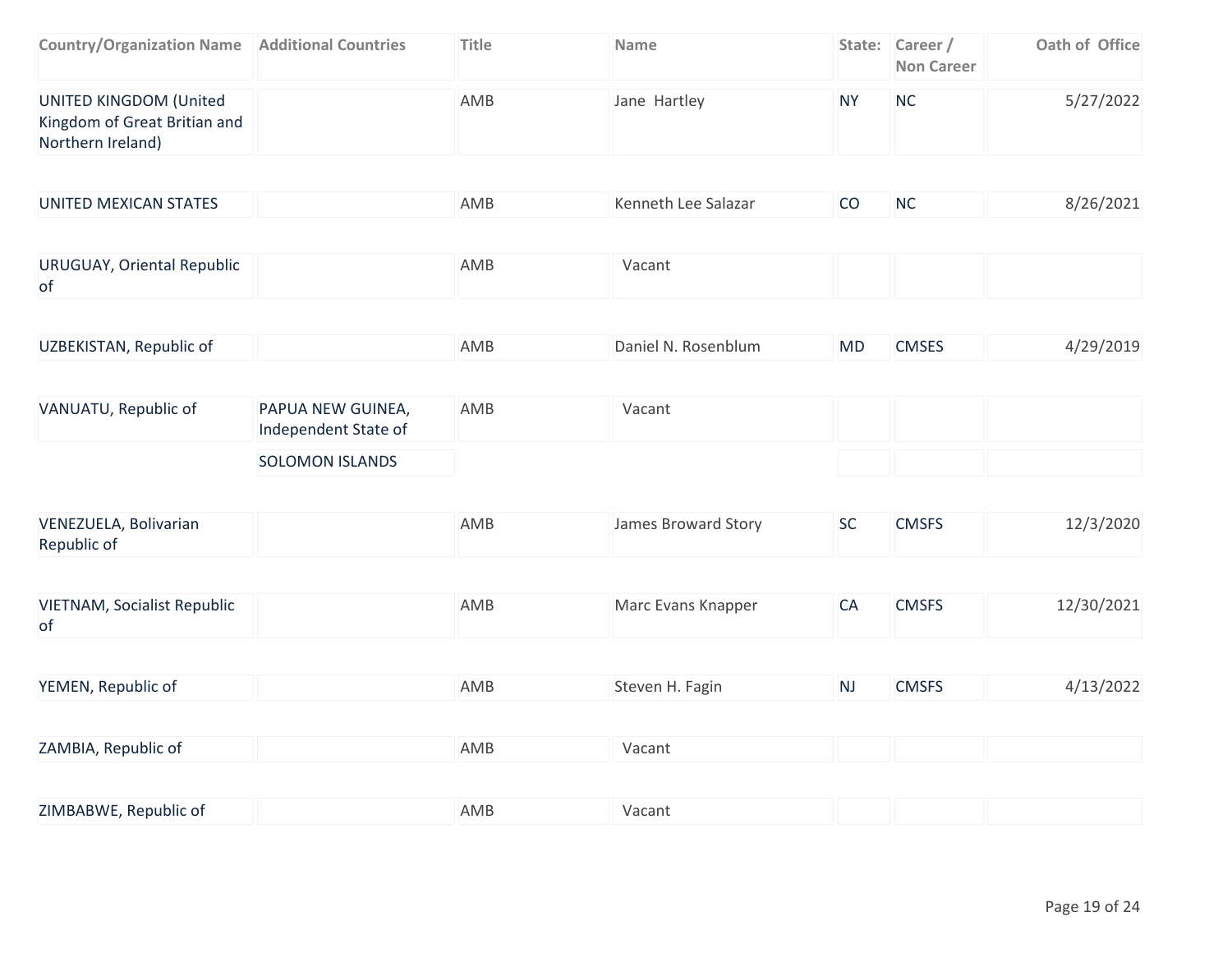| <b>Country/Organization Name   Additional Countries</b>                                                         | Title                                                                                                                                                       | <b>Name</b> | State: Career /<br><b>Non Career</b> | Oath of Office |
|-----------------------------------------------------------------------------------------------------------------|-------------------------------------------------------------------------------------------------------------------------------------------------------------|-------------|--------------------------------------|----------------|
| <b>USOAS</b> (United States of<br>America Mission to the<br>Organization of American<br>States) - Washington DC | AMB/Permanent<br>Representative of<br>the United States of<br>America to the<br>Organization of<br><b>American States</b><br>with the rank of<br>Ambassador | Vacant      |                                      |                |

| AMB/Rank of AMB<br><b>UNESCO (United Nations</b><br>Educational, Scientific and<br>during tenure of<br><b>Cultural Organization) - Paris</b><br>service as U.S.<br>Representative to<br>the United Nations<br>Educational,<br>Scientific and<br>Cultural<br>Organization | Vacant |
|--------------------------------------------------------------------------------------------------------------------------------------------------------------------------------------------------------------------------------------------------------------------------|--------|
|--------------------------------------------------------------------------------------------------------------------------------------------------------------------------------------------------------------------------------------------------------------------------|--------|

| USAU (U.S. Mission to the    | AMB/Representativ Jessica E. Lapenn | <b>NY</b> | <b>CMSFS</b> | 8/27/2019 |
|------------------------------|-------------------------------------|-----------|--------------|-----------|
| African Union) - Addis Ababa | e of the U.S. to the                |           |              |           |
|                              | African Union                       |           |              |           |

| USASEAN (U.S. Mission to     | AMB/Representativ    | Vacant |  |
|------------------------------|----------------------|--------|--|
| the Association of Southeast | e of the U.S. to the |        |  |
| Asian Nations) - Jakarta     | Association of the   |        |  |
|                              | Southeast Asian      |        |  |
|                              | <b>Nations</b>       |        |  |

| USEU (U.S. Mission to the  | AMB/Representativ   Mark Gitenstein | <b>WA</b> | - NC | 12/20/2021 |
|----------------------------|-------------------------------------|-----------|------|------------|
| European Union) - Brussels | e of the U.S. to the                |           |      |            |
|                            | European Union                      |           |      |            |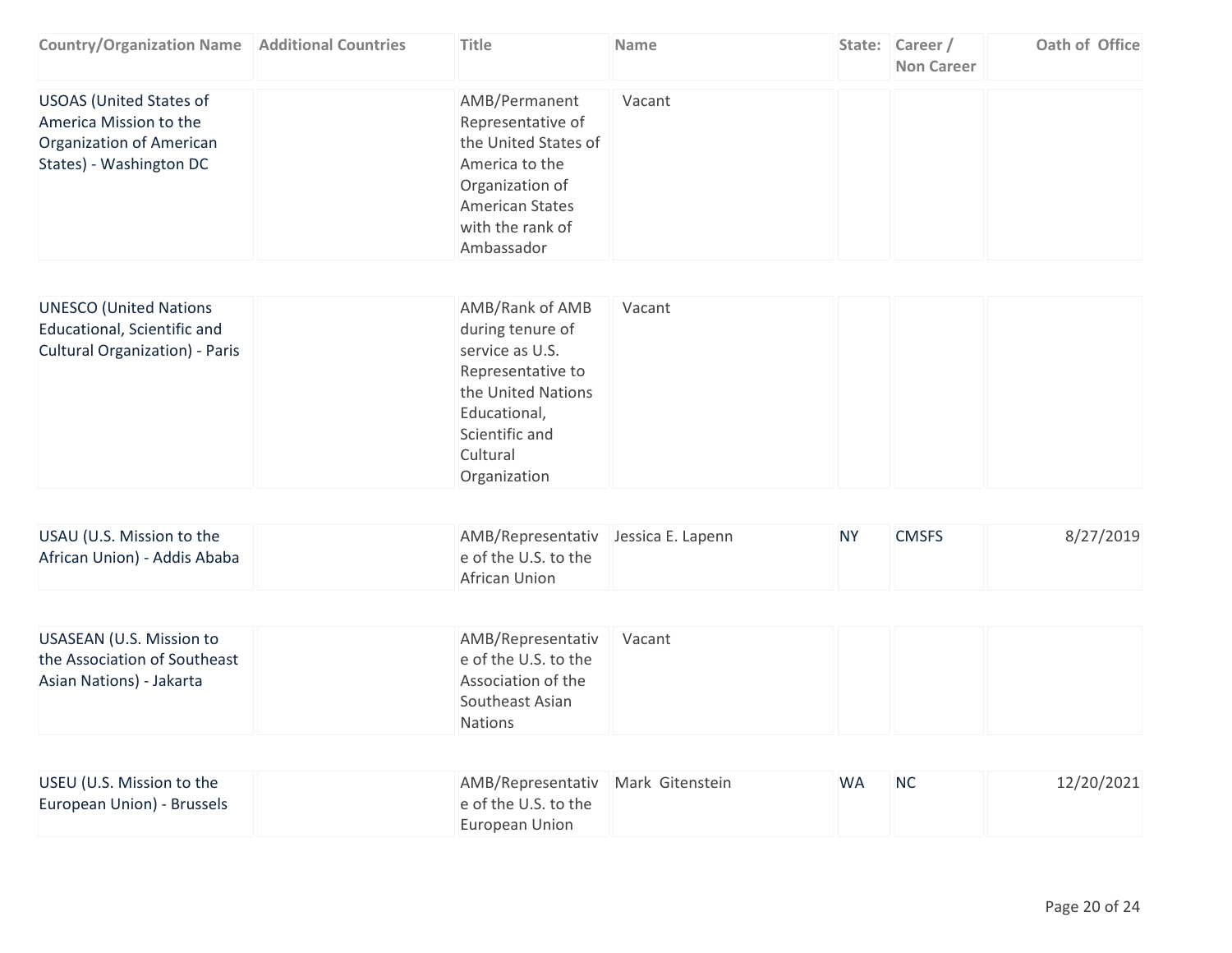| <b>Country/Organization Name   Additional Countries</b>                                                 | Title                                                                                                         | <b>Name</b> |    | State: Career /<br><b>Non Career</b> | Oath of Office |
|---------------------------------------------------------------------------------------------------------|---------------------------------------------------------------------------------------------------------------|-------------|----|--------------------------------------|----------------|
| UNVIE - (United States of<br>America Mission to the<br>Vienna Office of the United<br>Nations) - Vienna | AMB/Representativ Laura S.H. Holgate<br>e of the U.S. to the<br>Vienna Office of the<br><b>United Nations</b> |             | VA | <b>NC</b>                            | 1/4/2022       |

| U.S. Mission to the UN and<br>Other International | e of the United             | AMB/Representativ Bathsheba Nell Crocker | DC | - NC | 12/21/2021 |
|---------------------------------------------------|-----------------------------|------------------------------------------|----|------|------------|
| Organizations - Geneva                            | <b>States of America to</b> |                                          |    |      |            |
|                                                   | the Office of the           |                                          |    |      |            |
|                                                   | <b>United Nations and</b>   |                                          |    |      |            |
|                                                   | Other International         |                                          |    |      |            |
|                                                   | Organizations in            |                                          |    |      |            |
|                                                   | Geneva                      |                                          |    |      |            |

| USNATO (U.S. Mission to the | AMB/U.S.                   | Julianne Smith | MI | <b>NC</b> | 11/22/2021 |
|-----------------------------|----------------------------|----------------|----|-----------|------------|
| North Atlantic Treaty       | Permanent                  |                |    |           |            |
| Organization) - Brussels    | Representative on          |                |    |           |            |
|                             | the Council of the         |                |    |           |            |
|                             | North Atlantic             |                |    |           |            |
|                             | <b>Treaty Organization</b> |                |    |           |            |

| Conference on        | AMB/U.S.          | Vacant |  |
|----------------------|-------------------|--------|--|
| Disarmament - Geneva | Representative to |        |  |
|                      | the Conference on |        |  |
|                      | Disarmament       |        |  |

| USOECD (U.S. Representative | AMB/U.S.             | Jack A. Markell | DE. | <b>NC</b> | 1/14/2022 |
|-----------------------------|----------------------|-----------------|-----|-----------|-----------|
| to the Organization for     | Representative to    |                 |     |           |           |
| Economic Cooperation and    | the Organization for |                 |     |           |           |
| Development) - Paris        | Economic             |                 |     |           |           |
|                             | Cooperation and      |                 |     |           |           |
|                             | Development          |                 |     |           |           |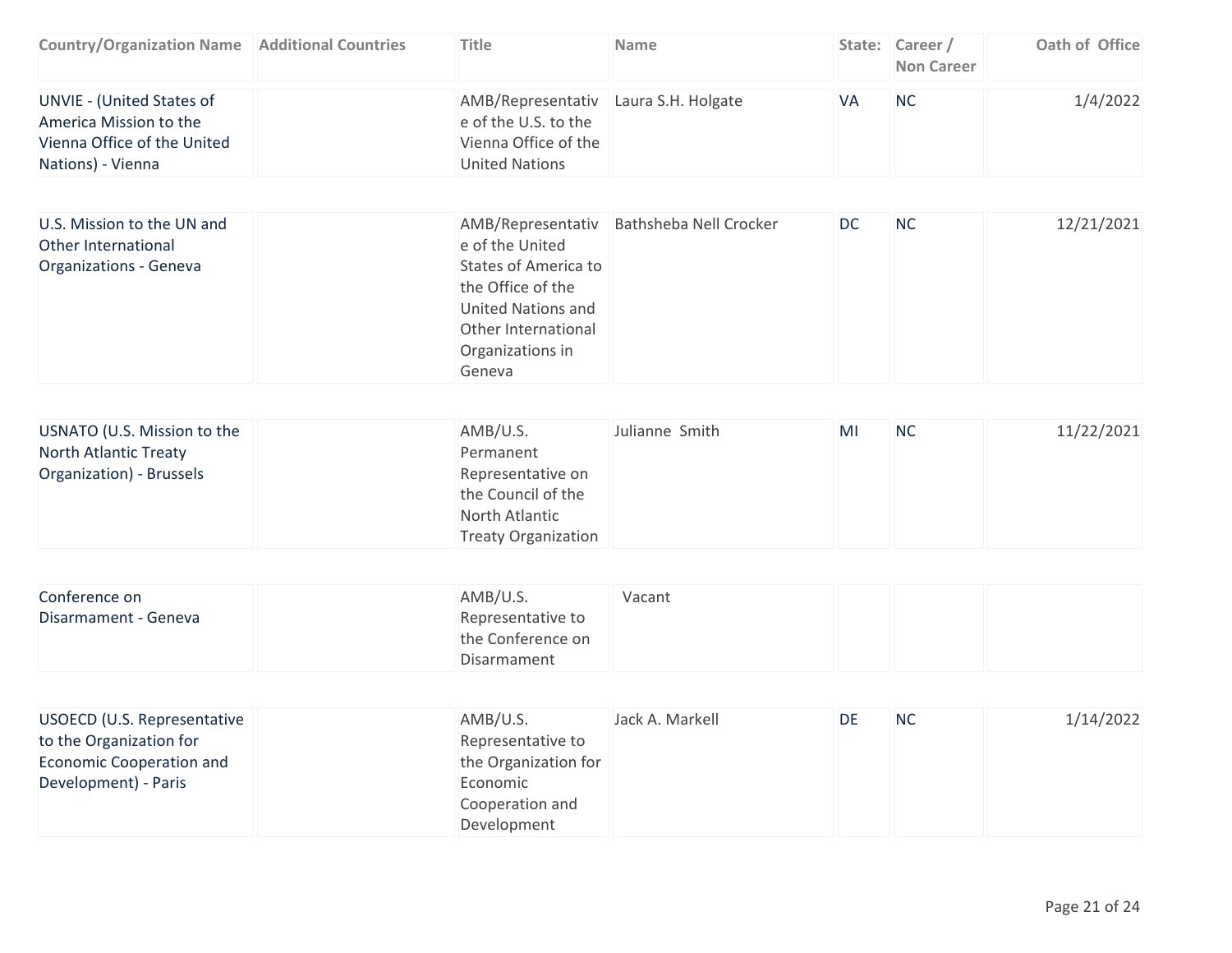| <b>Country/Organization Name   Additional Countries</b>                                | <b>Title</b>                                                                                                     | Name                           |           | State: Career /<br><b>Non Career</b> | Oath of Office |
|----------------------------------------------------------------------------------------|------------------------------------------------------------------------------------------------------------------|--------------------------------|-----------|--------------------------------------|----------------|
| <b>OSCE</b> (Organization for<br>Security and Cooperation in<br>Europe) - Vienna       | AMB/U.S.<br>Representative to<br>the Organization for<br>Security &<br>Cooperation in<br>Europe                  | Michael Carpenter              | <b>DC</b> | <b>NC</b>                            | 11/10/2021     |
|                                                                                        |                                                                                                                  |                                |           |                                      |                |
| OPCW - (Organization for the<br><b>Prohibition of Chemical</b><br>Weapons) - The Hague | AMB/U.S.<br>Representative to<br>the Organization for<br>the Prohibition of<br><b>Chemical Weapons</b>           | Joseph Manso                   | <b>NY</b> | <b>CMSFS</b>                         | 9/2/2020       |
|                                                                                        |                                                                                                                  |                                |           |                                      |                |
| <b>UNHRC - (UN Human Rights</b><br>Council) - Geneva                                   | AMB/U.S.<br>Representative to<br>the UN Human<br><b>Rights Council</b>                                           | Michèle Taylor                 | GA        | <b>NC</b>                            | 2/22/2022      |
|                                                                                        |                                                                                                                  |                                |           |                                      |                |
| FAO - (United Nations<br>Agencies for Food and<br>Agriculture) - Rome                  | AMB/U.S.<br>Representative to<br>the United Nations<br>Agencies for Food<br>and Agriculture                      | Cindy Hensley McCain           | AZ        | <b>NC</b>                            | 11/5/2021      |
|                                                                                        |                                                                                                                  |                                |           |                                      |                |
| ICAO (International Civil<br><b>Aviation Organization) -</b><br>Montreal               | Representative of<br>the U.S. on the<br>Council of the<br><b>International Civil</b><br>Aviation<br>Organization | C.B. "Sully" Sullenberger, III | <b>TX</b> | <b>NC</b>                            | 12/12/2021     |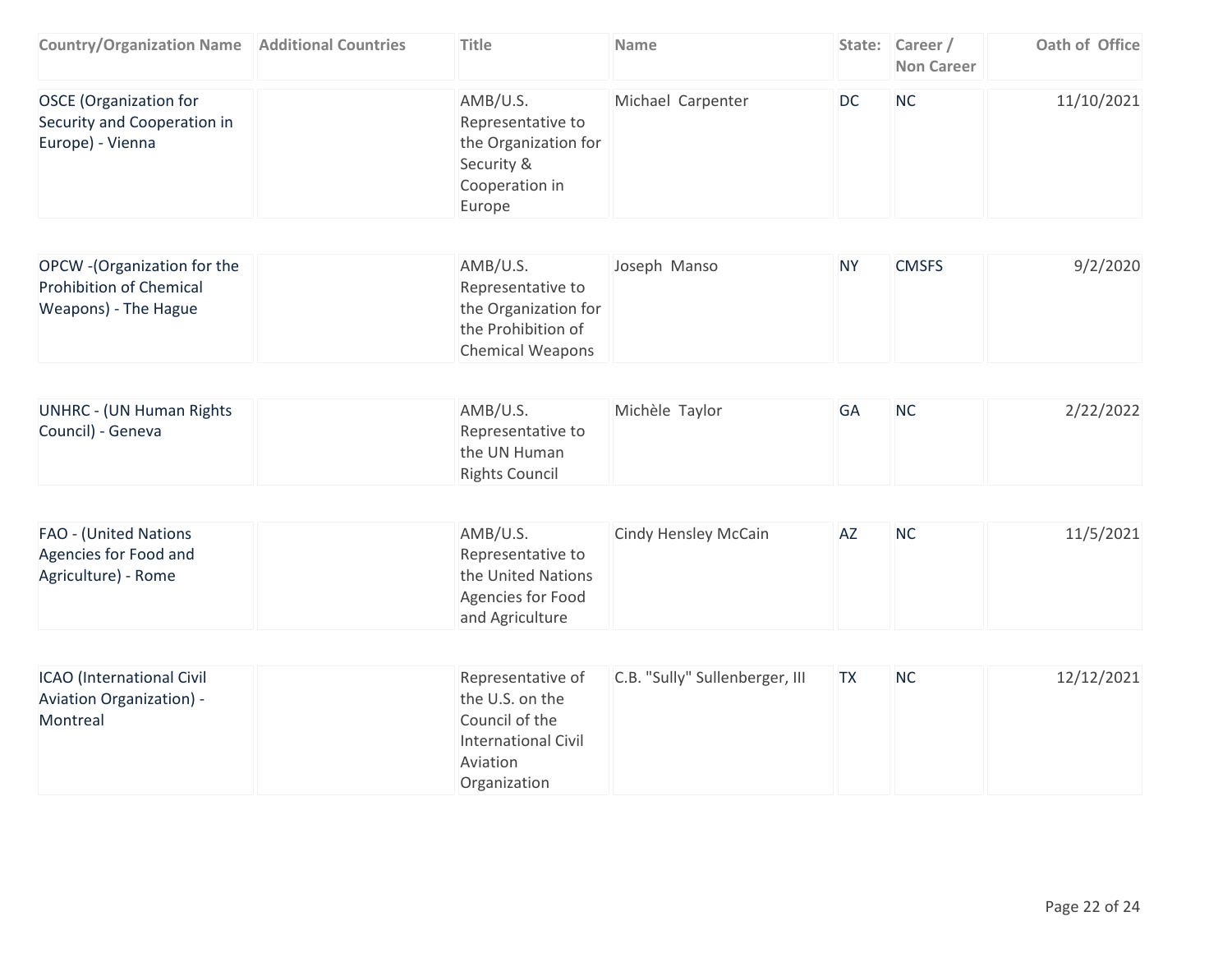| <b>Country/Organization Name   Additional Countries</b>   | <b>Title</b>                                                                                                                                                                 | <b>Name</b> | State: Career /<br><b>Non Career</b> | Oath of Office |
|-----------------------------------------------------------|------------------------------------------------------------------------------------------------------------------------------------------------------------------------------|-------------|--------------------------------------|----------------|
| USUN - (U.S. Mission to the<br>United Nations) - New York | USUN -<br>AMB/Alternate<br>Representative of<br>the United States of<br>America for Special<br>Political Affairs in<br>the United Nations,<br>with the rank of<br>Ambassador | Vacant      |                                      |                |

| USUN - (U.S. Mission to the<br>United Nations) - New York | USUN-<br>AMB/Deputy<br>Representative of<br>the United States of<br>America to the<br>United Nations,<br>with the rank and<br>status of<br>Ambassador<br>Extraordinary and<br>Plenipotentiary, and<br>the Deputy<br>Representative of<br>the USA in the<br>Security Council of<br><b>United Nations</b> | Richard M. Mills, Jr. | <b>TX</b> | <b>CMSFS</b> | 9/4/2020 |
|-----------------------------------------------------------|---------------------------------------------------------------------------------------------------------------------------------------------------------------------------------------------------------------------------------------------------------------------------------------------------------|-----------------------|-----------|--------------|----------|
|-----------------------------------------------------------|---------------------------------------------------------------------------------------------------------------------------------------------------------------------------------------------------------------------------------------------------------------------------------------------------------|-----------------------|-----------|--------------|----------|

| USUN - (U.S. Mission to the | USUN - AMB/Rep of Christopher P. Lu | <b>NC</b> | 1/4/2022 |
|-----------------------------|-------------------------------------|-----------|----------|
| United Nations) - New York  | the United States of                |           |          |
|                             | America to the                      |           |          |
|                             | <b>United Nations for</b>           |           |          |
|                             | <b>UN Management</b>                |           |          |
|                             | and Reform, with                    |           |          |
|                             | the rank of                         |           |          |
|                             | Ambassador                          |           |          |